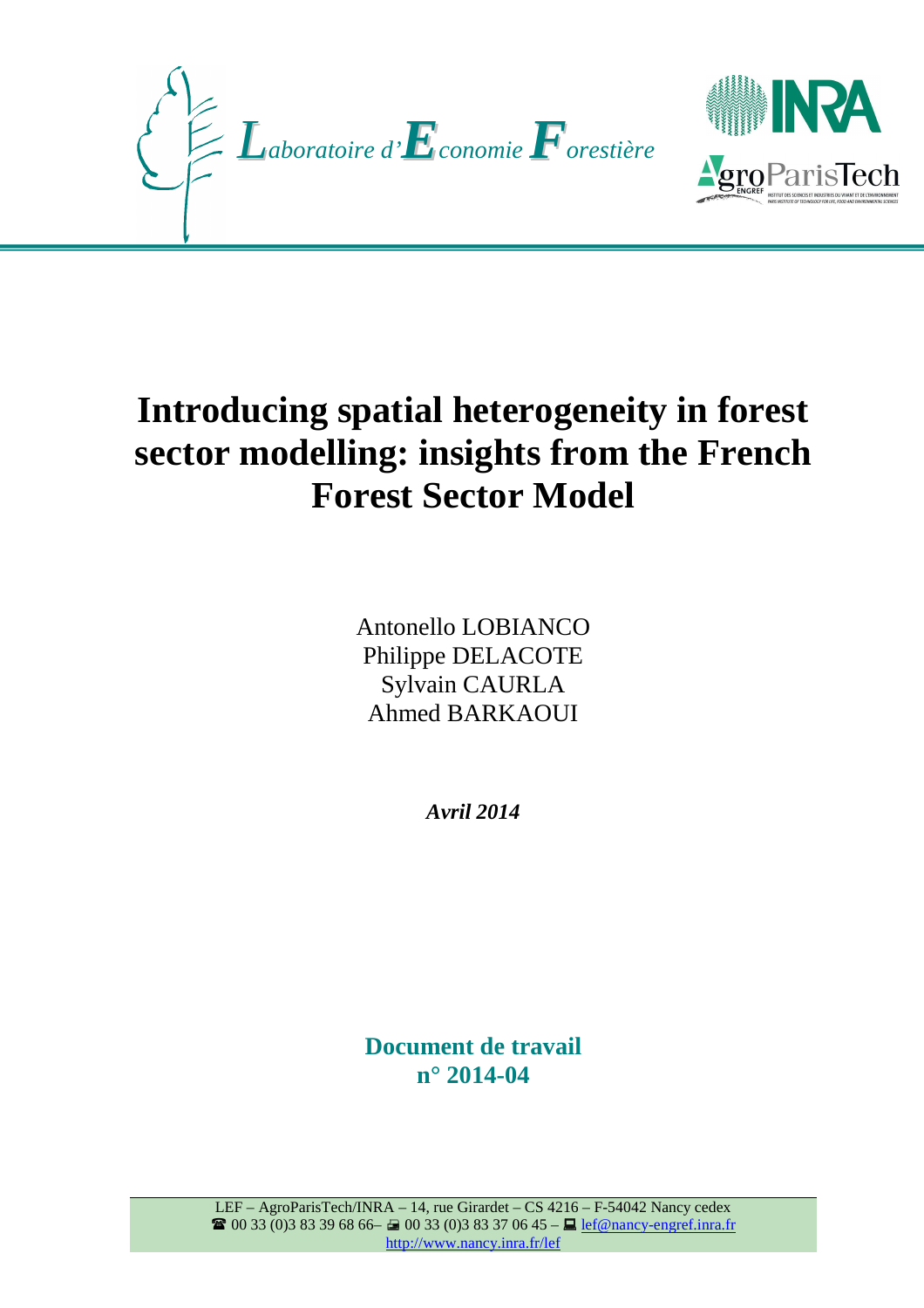# **Introducing spatial heterogeneity in forest sector modelling: insights from the French forest Sector Model**

Antonello Lobianco<sup>1</sup>, Philippe Delacote<sup>23</sup>, Sylvain Caurla<sup>4</sup>, Ahmed Barkaoui<sup>5</sup>

# *Avril 2014*

## Document de travail du LEF n°**2014-04**

#### **Abstract**

Given the importance of anthropogenic determinants in forest ecosystems within Europe, the objective of  $FFSM++$  is to link the evidence arising from biological models with socioeconomic determinants, where the expected returns of forest investments represent the main drivers. An inventory-based forest dynamic model is hence coupled with a market module and a management one in a national level forest sector model for France (FFSM++). In this paper we show that only considering the environment heterogeneity, and hence considering the local characteristics of the forest under management, we can realistically model the micro-based management module. In particular, an application is proposed that spatialises the forest growth rate and long-term scenarios (until 2100) are run to examine the effects on the forest dynamic, and notably the interaction with forest management strategies, of a potential increase of coniferous mortality in certain areas due to climate change.

**Key words**: Forest sector modelling, Spatial model, Bio-economic model, Forest mortality

3 Climate Economic Chair, Paris, France.

 $\overline{a}$ 

<sup>&</sup>lt;sup>1</sup> Corresponding author: UMR 356, INRA/AgroParisTech, Laboratory of Forest Economics, 14 rue Girardet, 54042 Nancy, France. antonello.lobianco@nancy.inra.fr

<sup>&</sup>lt;sup>2</sup> UMR 356, INRA/AgroParisTech, Laboratory of Forest Economics, 14 rue Girardet, 54042 Nancy, France.

<sup>4</sup> UMR 356, INRA/AgroParisTech, Laboratory of Forest Economics, 14 rue Girardet, 54042 Nancy, France.

<sup>&</sup>lt;sup>5</sup> UMR 356, INRA/AgroParisTech, Laboratory of Forest Economics, 14 rue Girardet, 54042 Nancy, France.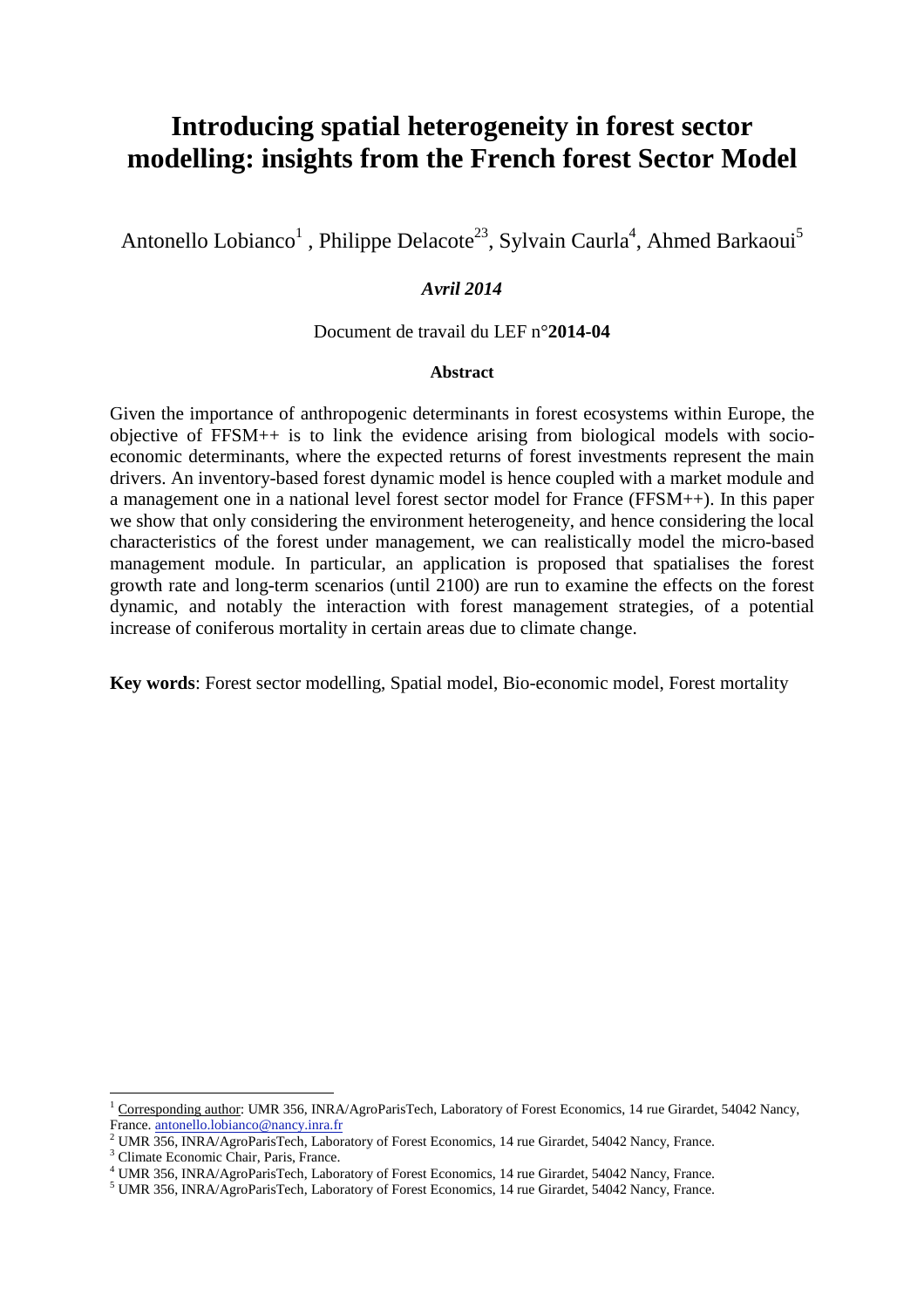# 1 Introduction

Forest ecosystems change relatively slow. While this is a relative advantage for modellers and policy makers, as it allows to make very long predictions concerning their status, it isn't necessarily an advantage for forests themselves. As pointed in Milad et al. (2011), the long generation times and low migration rates of many forest species may cause natural adaptation to lag behind the predicted high rate of climate change.

Even if changes on forests "stock" properties (area, timber volumes) are slow, modelling their "flow" properties (regeneration, mortality, harvesting) remains challenging due to the multiple and interconnected drivers, both ecological and anthropogenic.

While most forest models focus on either ecological drivers (Nabuurs et al., 2002; Schelhaas et al., 2007; Wernsdörfer et al., 2012) on one side or on market forces (Kallio et al., 2006; Buongiorno et al., 2003) on the other side, few studies try to asses their interplay (UNECE/FAO, 2011; Van Brusselen et al., 2009).

The main objective of FFSM++ (Lobianco et al., 2014) is to describe the French forest system explicitly considering the relations that exist between the forest biological dynamics and the forest management, where both the markets of forest products and the individual management decisions are modelled.

In order to achieve its goal, FFSM++ considers three separate modules: the first one simulating the forest dynamics using a matrix approach, the "Forest Dynamic module"; the second one determining wood market prices, demand, supply - hence harvesting - and trade using a partial equilibrium model: the "Market module"; the third one allocating harvested area to new forest investments using a micro-economic approach: the "Management module". These three modules are combined together and exchange data as detailed in Table 1.

However the three modules run at the same spatial scale, that is, regional. While a regional scale is reasonably adequate to model markets, it neglects intra-regional differences that, for the forest dynamics, could be significant. Indeed most recent applications of dynamic global vegetation models (for example Cheaib et al., 2012 or Lafont et al., 2011) forecast their results on a much smaller scale, typically on an 8x8km grid.

Given the wide availability of forest spatial data, for example in Europe with the Corine Land Cover project (JRC-EEA, 2005), the method described in Section 2 decouples the spatial scale of the Market module (regional) with those of the Forest Dynamics and the Management modules (pixels). This grid-based approach allows FFSM++ to consider local-scale environmental characteristics and therefore to simplify the linkage with detailed biological models. We show that it is also essential to avoid corner solutions and to realistically represent the indisputable richness in forest types that exists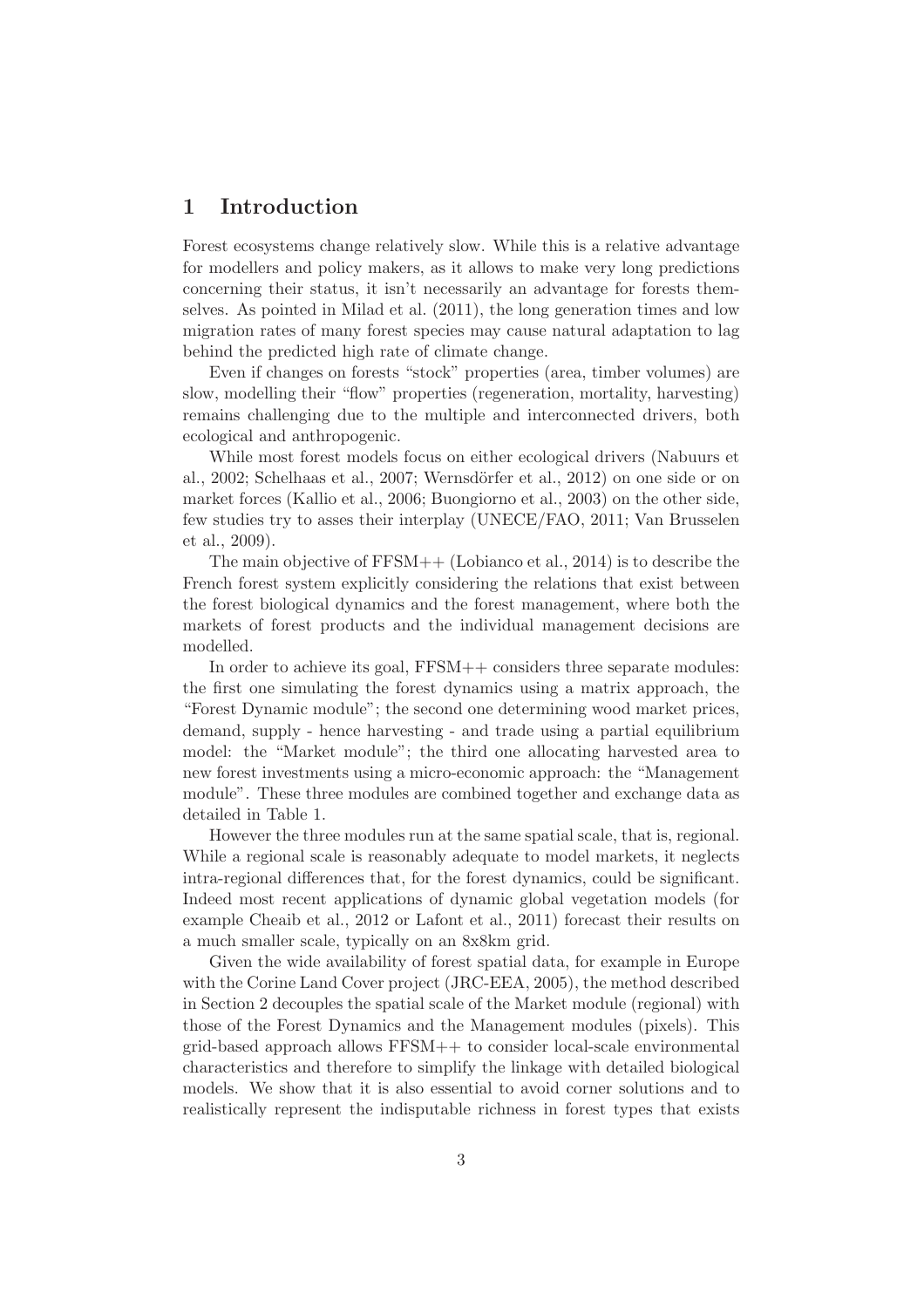within each region.

In many countries, however, the set of information required to run at national scale a high-resolution forest model is not available. Therefore in Section 3.1 we develop a Monte Carlo method to spatialise the forests growth rates starting from their regional mean and variance and we compare simulations ran under this heterogeneous space with those produced under an homogeneous growth rate.

We employed this framework to answer a new type of questions that would have been difficult to address without an explicit spatial framework, that is the impacts of spatially-dependant exogenous shocks. As suggested by Guarín  $&$  Taylor (2005), climate change may have, together with broader impacts, local-scale impacts that strongly interact with topographic characteristics, like slope and altimetry. In particular, Allen et al. (2010) report an increase of mortality for coniferous at their lower or souther edges of range. An increased risk of mortality in forests due to climate changes is expected by many authors, for example Lindner et al. (2010) and Dale et al. (2000).

In this context, we want to understand the overall impacts when accounting for market forces and resulting adaptation strategies that may compensate the effects in the impacted areas. In Section 3.2 we hence simulate an increase of coniferous mortality in lowlands of southern France and observe the strong implications on adaptation strategies (and hence on the impacts) depending on the spatial framework assumed.

Finally in Section 4 we discuss implications and limitations of our findings.

# 2 Modelling spatially explicit resources and management

#### 2.1 Overview of FFSM++

FFSM++ is a bio-economic model that describes the French forest system explicitly considering the relations that exist between the forest biological dynamic and the forest management, where both the markets of forest products and the individual management decisions are modelled.

In FFSM++ (Figure 1) forest resources evolve according to parameters that are driven by the specific climate scenario. The resource availability is used in the Market module to determine the supply curve that, together with an exogenous demand is used to compute a market equilibrium à la Samuelson (1952).

The Market module produces two outputs. The harvesting levels are subtracted from the existing forest resources and the prices of the obtainable products from the forest resources are passed to the Management module. Here the prices information and the expectations on the future forest pa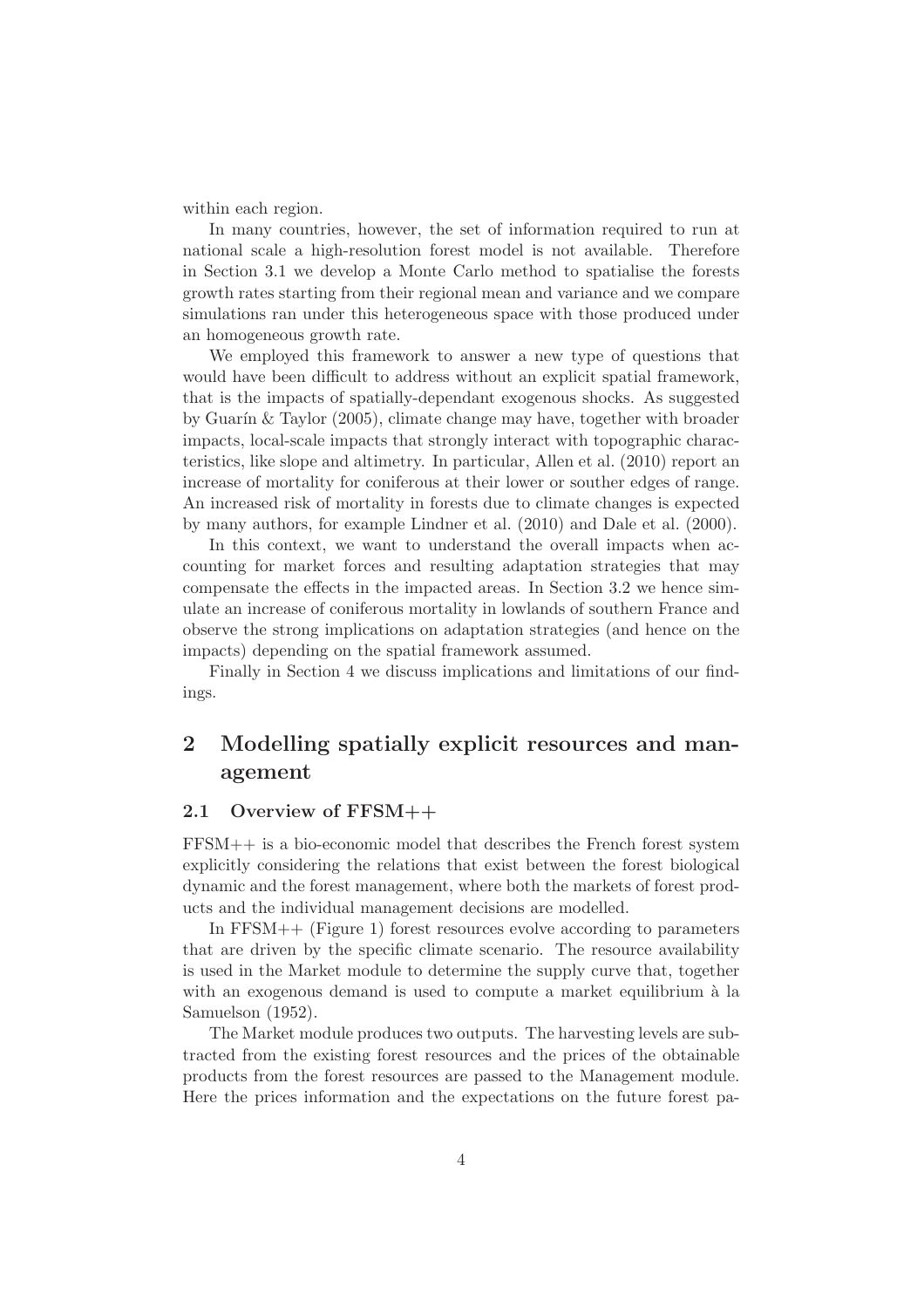rameters are used to allocate the harvested area to regeneration area for the forest type promising the highest expected return per hectare (that is, the Equivalent Annual Income - EAI - computed from marketing the harvested loggings). Finally the regeneration area is used to compute the new regeneration volumes in the Forest Dynamic module.

The model is multidimensional, in the sense that it manages different forest resources, by diameter class and in yearly steps. The dynamic of the first version of the model (without the management) is described in Caurla et al. (2010, 2013) while the management module is detailed in Lobianco et al. (2014).



Figure 1: FFSM++ Flowchart

#### 2.2 Spatial representation

The spatial representation of FFSM++ is organised along three levels (Figure 2). Of these, the first two (Countries and Regions) are used in the Market module while the Pixel level is used only in the Forest Dynamic and Management modules (Table 1). Each pixel encompasses the information of the area share for each forest type within the pixel, but the exact land allocation inside the pixel is not defined. While the model itself is independent on the spatial resolution, simulations proposed in Sections 3.1 and 3.2 have been run applying a 8x8 km resolution.

Adopting this approach, FFSM++ is able to represent ecological and social phenomena at the scale that is more appropriate for their analysis. In particular, with the inclusion in the model of a micro-economic management module, a detailed spatial representation is essential to describe the conditions in which the economic agents operate. Indeed, in a homogeneous region (and with homogeneous agents) the "optimal" forest investment would be wherever the same, and the model would not be able to represent the indisputable richness in forest types that exists within each region.

Space affects the model in all of its modules: in the Market module the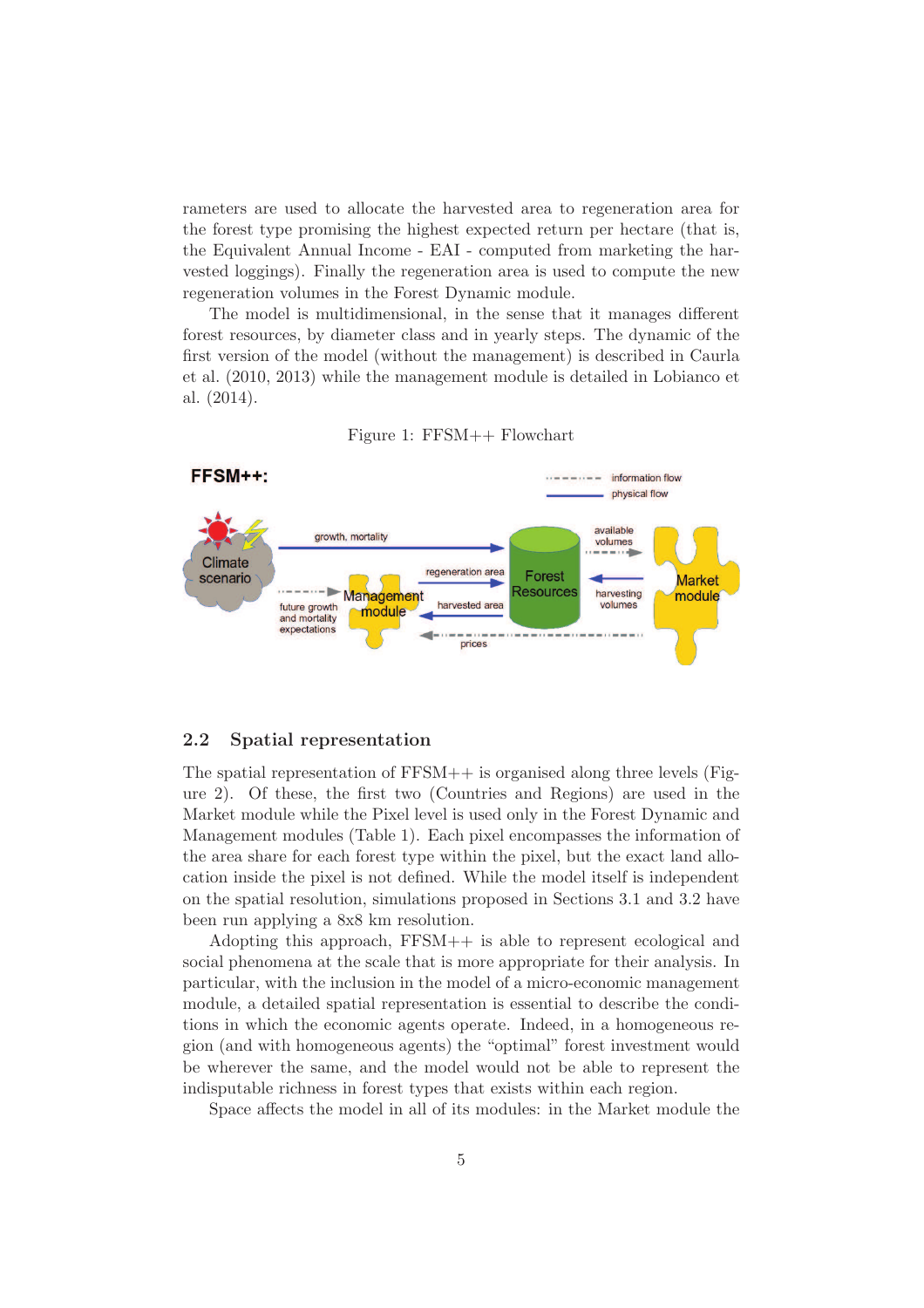Euclidean distance between regions drives the formation of transport costs in the market module; in the Forest Dynamic and Management modules heterogeneous ecological conditions influence the forest dynamic, both observed and expected, and hence the investment decisions.

Figure 2: FFSM++ spatial representation



Table 1: Modules, spatial levels and interface variables

| Module              | Levels              | Var Input           | Var Output          |
|---------------------|---------------------|---------------------|---------------------|
| Market (MK)         | Countries, regions  | $Inv_{r,pp,t}$      | $Supply_{r,pp,t},$  |
|                     |                     |                     | $Price_{r,pp,t}$    |
| Forest Dynamic (FD) | Counties, regions,  | $Supply_{r,pp,t}$ , | $Inv_{px,pp,t+1},$  |
|                     | pixels              | $RegArea_{px,ft,t}$ | $HArea_{px,ft,t}$   |
| Management (MG)     | Countries, regions, | $Price_{r,pp,t},$   | $RegArea_{px,ft,t}$ |
|                     | pixels              | $HArea_{px,ft,t}$   |                     |

#### 2.3 Forest layers initialisation

In FFSM++, a forest "layer" is defined with both its predominant group of species (either *broadleaved* or *coniferous*) and management type (either *high forest*, *coppice* or *mixed*).

The initial status of the forest ecosystem, including information on wood volumes for each forest type and diameter class, is likely not to be available at pixel level.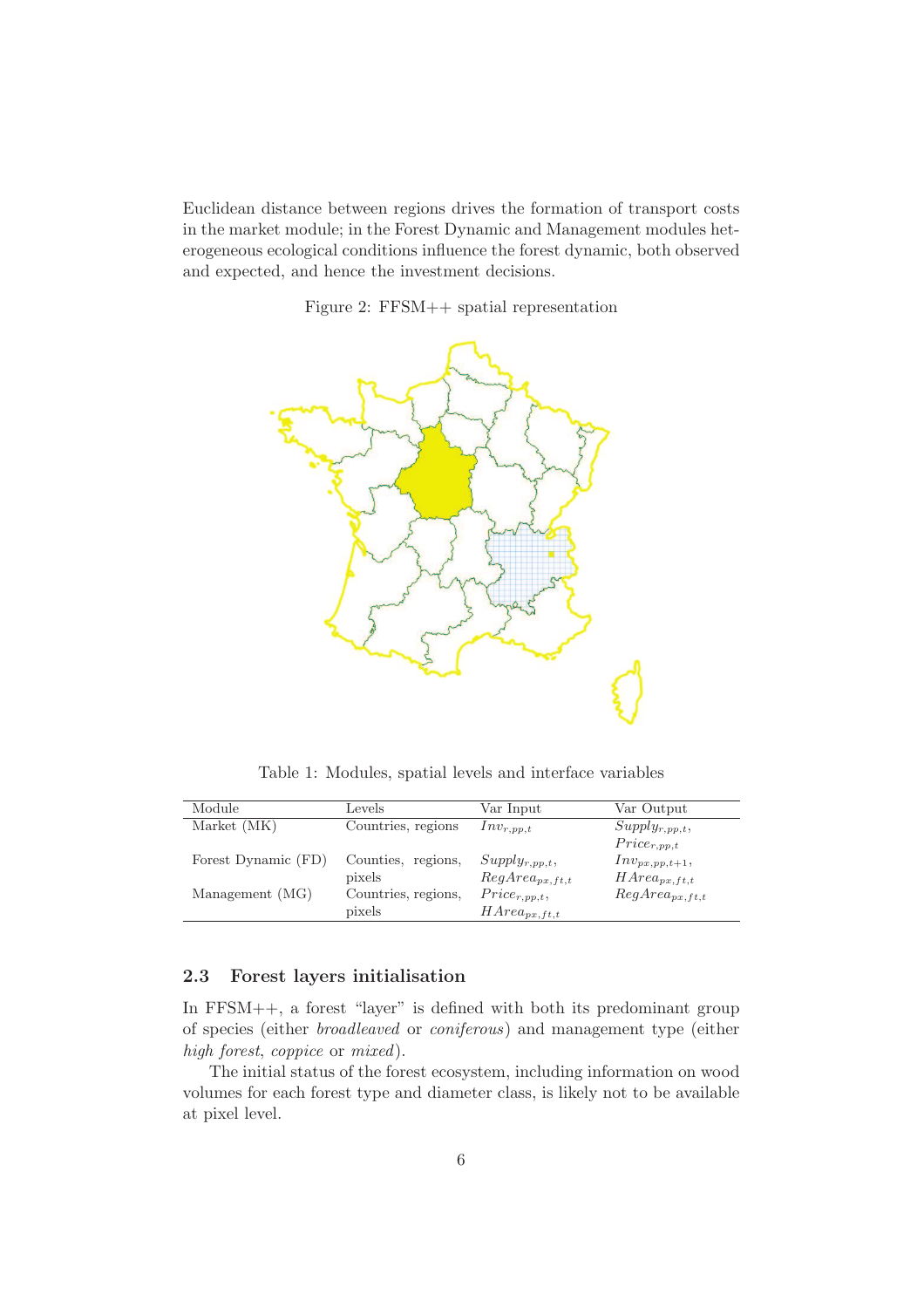To begin with, information about forest management is missing from our original forest land cover source, that is Corine Land Cover 2006 (CLC2006, JRC-EEA, 2005). Moreover CLC2006 is available as a vector shapefile and it has an extra category "Mixed forests" that is not implemented in the model. We therefore needed to rasterize each forest category and use the information on forest volumes available from the French Forest Inventory (at a regional scale) as a weight to compute the area at the pixel levels for all the needed layers:

$$
area_{px,sp,mt} = area_{px,sp} * \frac{V_{r,sp,mt}}{\sum_{mt} V_{r,sp,mt}} + area_{px,sp=mix} * \frac{V_{r,sp,mt}}{\sum_{sp} \sum_{mt} V_{r,sp,mt}}
$$
(1)

We then used this information itself as a weight to compute the volumes available for each diameter class at pixel level:

$$
V_{px,ft,dc} = V_{r,ft,dc} * \frac{area_{px,ft}}{area_{r,ft}} \tag{2}
$$

This reclassification implies three strong assumptions: (a) eq. (1) implies that the density  $(vHa)$  is the same for each forest type and that (b) the density is constant within the region; (c) eq.  $(2)$  assumes a uniform distribution of forest in diameter classes within the regions.

#### 2.4 Aggregation and disaggregation functions

With some components of the model working at one scale and others at a different scale, an obvious problem arises in the spatial aggregation and disaggregation of data between the various modules. While the aggregation from pixel data to regional data is a straightforward procedure, not the same can be said for the opposite: in particular, the model has to deal with the distribution of the wood harvested supply, computed from the market module at a regional scale, to the various pixels. The assumption made is that the product within the region is homogeneous and the harvesting conditions constant, therefore the harvesting demand is driven only by the amount of available resource and we can write the harvesting volumes (*hV* ) as:

$$
hV_{px,ft,dc,t} = \left(\sum_{pp} sflag_{ft,dc,pp} * \frac{supply_{pp,t}}{inv_{pp,t}}\right) * V_{px,ft,dc,t-1}
$$
(3)

where  $sflag$  is a binary variable that links each wood product with its possible sources in terms of forest types and diameter classes and the first multiplicand is the harvested rate h appearing in eq.  $(33)$  of Caurla et al. (2010). An interesting extension of the model could be to break this assumption so that harvesting depends from other local characteristics, for example altimetry.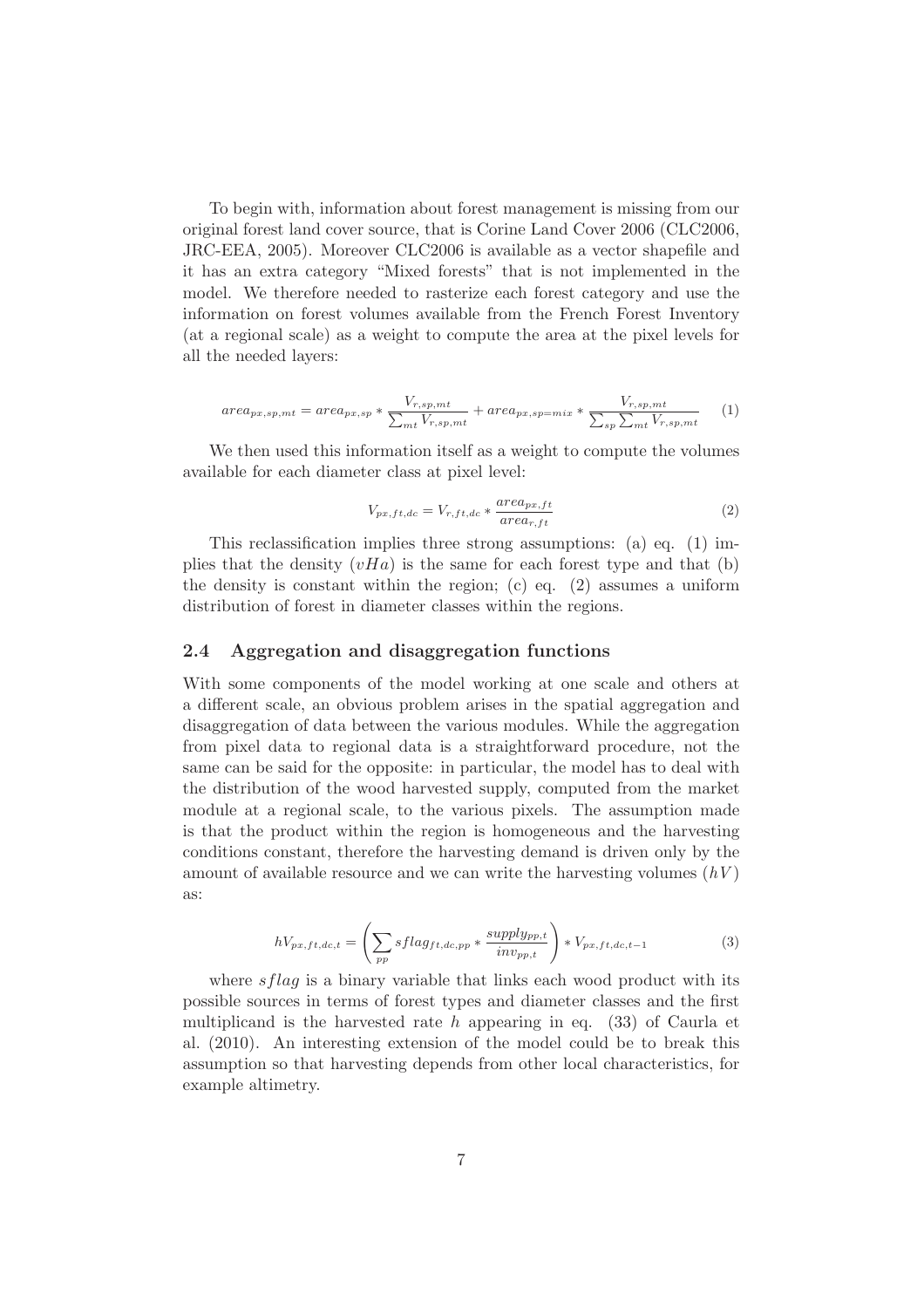#### 2.5 A spatially explicit resource model

The original forest volumes equation of FFSM (equation 33 of Caurla et al.,  $2009$ ) is here adapted to work at pixel level and with dynamic information<sup>1</sup>:

$$
V_{px,dc,t} = \left(1 - \frac{1}{tp_{px,dc,t}} - mort_{px,dc,t}\right) * V_{px,dc,t-1} - hV_{px,dc,t} + \frac{1}{tp_{px,dc-1,t}} * beta_{r,dc} * V_{px,dc-1,t-1}
$$
\n(4)

where  $tp$  is the time of passage to reach the next diameter class, mort is the yearly mortality rate in the specific diameter class and beta is the relative volume growth when a tree pass from the previous to the current diameter class.

The spatial and dynamic dimensions are added, with regard to the base year regional average, though exogenous multipliers that are loaded as GIS layers:

$$
tp_{px,dc,t} = tp_{r,dc,t=0} * tpMultiplier_{px,dc,t} mort_{px,dc,t} = mort_{r,dc,t=0} * mortMultiplier_{px,dc,t}
$$
 (5)

The Forest Dynamic module, while converting the harvested volumes in harvested area needs a forest density parameter, that is  $vHa_{px,dc,t}$ . This is obtained recursively by diameter class according to equation 6:

$$
vHa_{px,dc,t} = vHa_{px,dc-1,t} * beta_{r,dc} * mortCL_{px,dc-1,t}
$$
\n
$$
(6)
$$

where  $mortCL$  is the overall mortality in a given diameter class, obtained in turn as:

$$
mortCL_{px,dc,t} = 1 - (1 - mort_{px,dc,t})^{tp_{px,dc,t}} \tag{7}
$$

Similarly, the Management module needs a density parameter in order to forecast the future expected returns in the land allocation. In this case however the model needs to look at future values. Firstly, on every year it is necessary to dynamically compute a cumulative time of passage in order to obtain the overall time necessary for trees to reach a given diameter class (eq. 8). Then this is used to compute the overall mortality rate by diameter class that it is expected in the future  $(mortCL_{exp})$  in eq. 9), that in turn replaces the observed mortality in eq. 6:

$$
cumTp_{px,dc,t} = cumTp_{px,dc-1,t} + tp_{r,dc,t=0} * t pMultiplier_{px,t=\tau_{px,dc-1,t}} \tag{8}
$$

$$
mortCL\_exp_{px,dc,t} = 1 - (1 - mort_{r,dc,t=0} * mortMultiplier_{px,t=\tau_{px,dc,t}})^{tp_{px,dc,t=\tau_{px,dc,t}}}
$$
(9)

where  $\tau_{px,dc,t} = t + ceil(cumTp_{px,dc,t})$  allows to select the right multiplier that will be in place at the time when the trees will have reached the specified diameter class.

<sup>&</sup>lt;sup>1</sup>For clarity purposes Equations 4 to 9 omit the forest type index.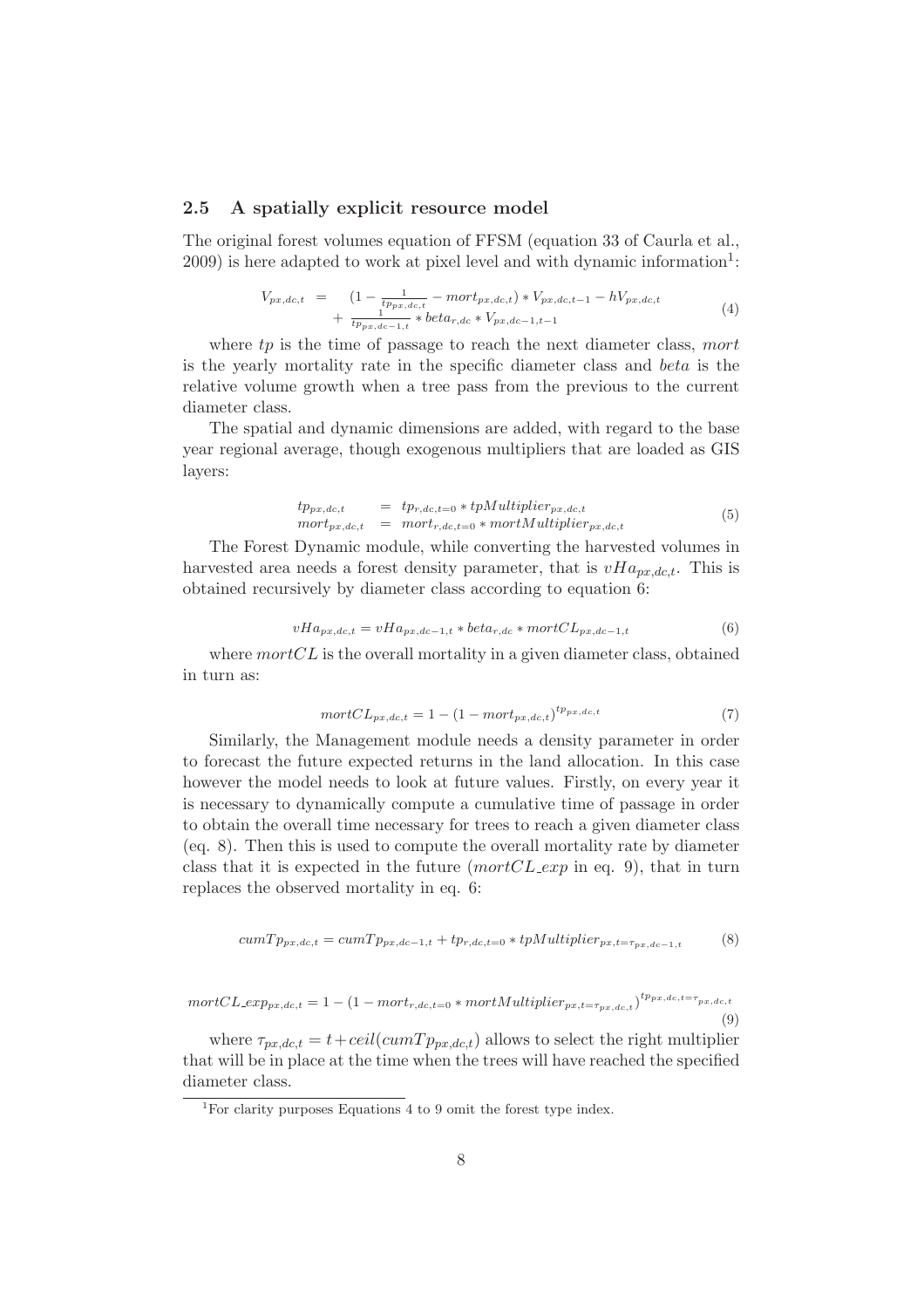Using a weighting factor the two methods can be combined in order to simulate a different propensity of the economic agents to take investment decisions based on (a) the forest conditions that are observed at the time the decisions are made or (b) the future predictions as forecast by the exogenous climate/vegetational models.

# 3 Simulations

Figures 4 to 7 present the numerical output of the run simulations. Each Figure is designed to highlight a specific topic comparing different scenarios. Variables are reported in the order they influence each other in the model: expected returns drive forest investments in specific forest types leading to regeneration volumes (forest recruitment) that in turn dynamically modify the stock of volumes for a given forest type and finally the volume stocks influence the harvesting levels through a positive elasticity of supply (described in Caurla et al., 2010).

Harvesting levels represent the raw material supply within the Market module. As FFSM++ does not introduce any modification to the Market module, we didn't include any market-based scenario and consequently market results are not discussed in this section<sup>2</sup>.

Due to the initial time lag in regeneration, some curves show an initial "S" shape that lasts for the first 20-30 years and hence comparisons between scenario, when not otherwise stated, are given as average for the period 2030- 2100 for flow variables ( expected returns and volume regenerations) and on the last year of the simulations (2100) for stock variables (forest volumes and areas), the exception being the harvesting volumes that while being a flow variable depend on the stock volumes and hence they are reported for 2100.

## 3.1 Heterogeneous environment: Does it matter ?

While the original FFSM  $(1.0)$  spatial level comprises only administrative regions, we have several evidences of a much higher heterogeneity of French forests.

The French National Geographic Institute (IGN) recognises 86 "sylvoecoregions" (IGN, 2010) and the 2012 IGN raw data includes plots that are qual-

<sup>&</sup>lt;sup>2</sup>The full set of results, including regional ones, is however available in the digital archive that comes along with this paper.

Results for forest dynamic and markets are available in the attached ZIP archive as raw data under the files "data/output {scenario name}/results/forestData.csv" and "data/output {scenario name}/results/productData.csv" respectively and as preformatted tables and charts in file "ffsm\_output.pdf".

Input data is located in the "data/ffsmInput.ods" speadsheet and in the gis maps under "data/gis" directory.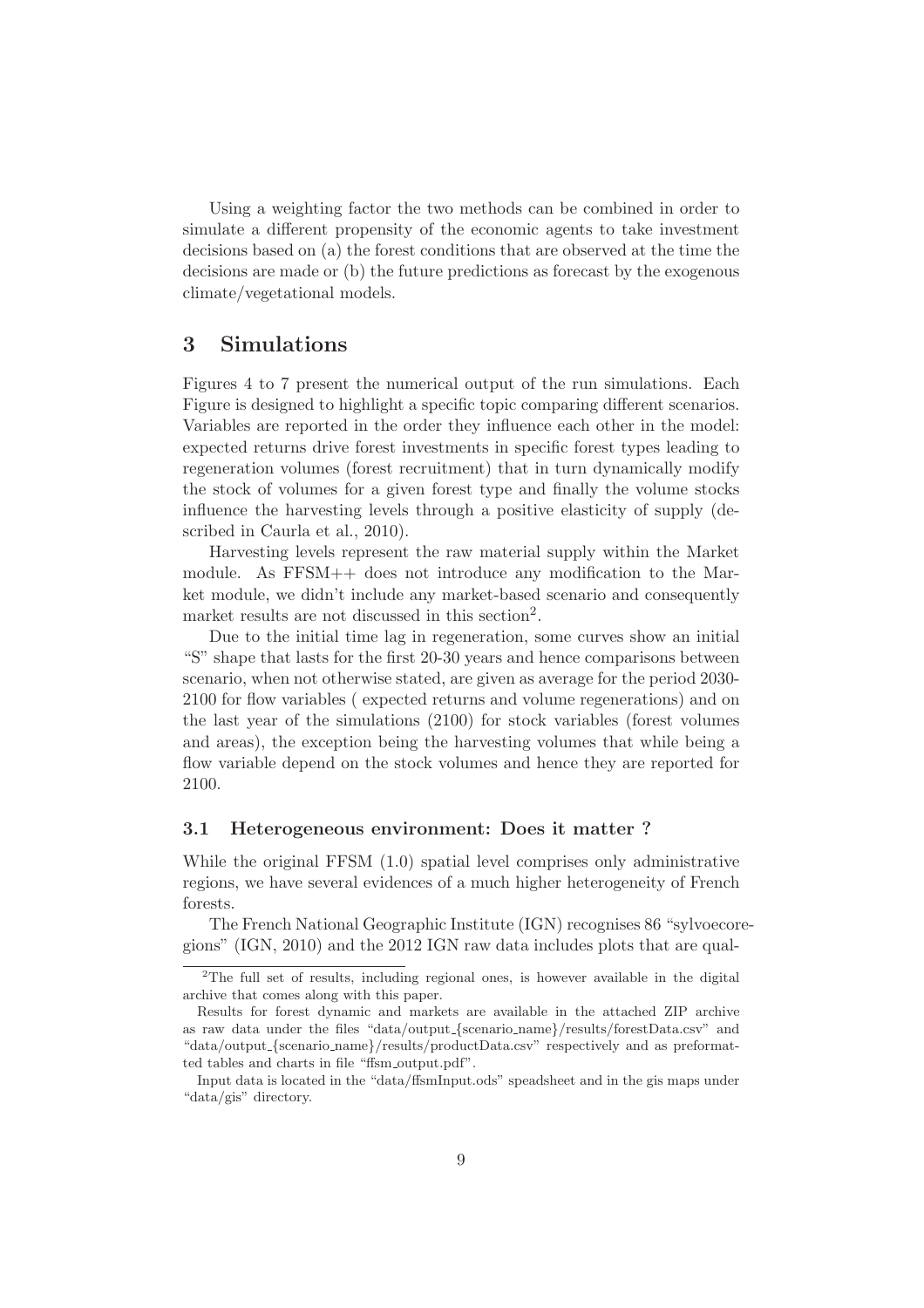ified by a minimum of 13 different principal species per region (Corse) to a maximum of 35 (Rhône-Alpes).

IGN data can also be used to measure the variance relative to diameter growth. Data on Table 2 shows how, for the four main forest species in France, that intra-regional variance (between individual plots in the region) in diameter growth is generally higher than the national one (between the regional averages), that is regions differ not only in "regional forest growth averages" but also in how this growth rate is spread throughout the region: variance levels can be over 6 times higher in one region compared with an other for broadleaved species and over 16 times higher for coniferous.

Table 2: Variance relative to diameter growth in a subset of 3740 trees with D between 45-75 cm ("moyen bois"), IGN data, 2010

|             | Peduncolate Oak | Sessile Oak | Common Beech | Scots Pine |  |
|-------------|-----------------|-------------|--------------|------------|--|
| AL          | 0,0880          | 0,0526      | 0,0859       | 0,1208     |  |
| AQ          | 0,0742          | 0,0933      | 0,1118       | 0,0573     |  |
| AU          | 0,0605          | 0,0583      | 0,0731       | 0,0784     |  |
| BN          | 0,0437          | 0,1127      | 0,0944       | 0,0135     |  |
| <b>BO</b>   | 0,0614          | 0.0581      | 0,0657       | 0,0597     |  |
| BR          | 0.0527          | 0.0712      | 0,1006       | 0,0603     |  |
| CE          | 0,0805          | 0.0445      | 0,0771       | 0,0870     |  |
| CA          | 0,0337          | 0,0757      | 0,0646       | 0,0882     |  |
| CO          |                 |             | 0.1484       |            |  |
| FC          | 0,1067          | 0,0380      | 0,0614       | 0,0146     |  |
| <b>HN</b>   | 0,0529          | 0,0629      | 0,0948       | 0,2197     |  |
| IF          | 0,0882          | 0,0845      | 0,0299       | 0,1069     |  |
| $_{LR}$     | 0,0436          | 0,0675      | 0,0678       | 0,0672     |  |
| $_{\rm LI}$ | 0,0609          | 0,1034      | 0,0607       | 0,0476     |  |
| LO          | 0.0643          | 0,0750      | 0,0793       | 0,0801     |  |
| MP          | 0,0545          | 0,0497      | 0,0782       | 0,0967     |  |
| NP          | 0,0261          |             | 0,0236       |            |  |
| PL          | 0,0641          | 0,0573      | 0,0992       | 0,0485     |  |
| PI          | 0,0872          | 0,0337      | 0,1404       |            |  |
| PC          | 0,0584          | 0,0751      | 0,0253       | 0,0471     |  |
| <b>PA</b>   |                 |             | 0,093        | 0,0542     |  |
| RA          | 0,0682          | 0,0665      | 0,0628       | 0,0663     |  |
| France      | 0,0066          | 0,0058      | 0,0113       | 0,0128     |  |
|             |                 |             |              |            |  |

In this context, considering regions as homogeneous would lead to an error that we tried to asses in this paper. On the other hand, even in a country with a detailed Forest Inventory like France, the set of information required to run at national scale a high-resolution forest model is still missing.

We hence adopted a mixed approach where regional averages are still used, but for each pixel a modifier of the time of passage, that directly reflects the growth rate, is introduced. This is sampled from a normal distribution  $\mathcal{N}(\mu = 1, \sigma = CV_{r,sp})$  having average set to one and standard deviation derived from the IGN data and specific to the species group and region.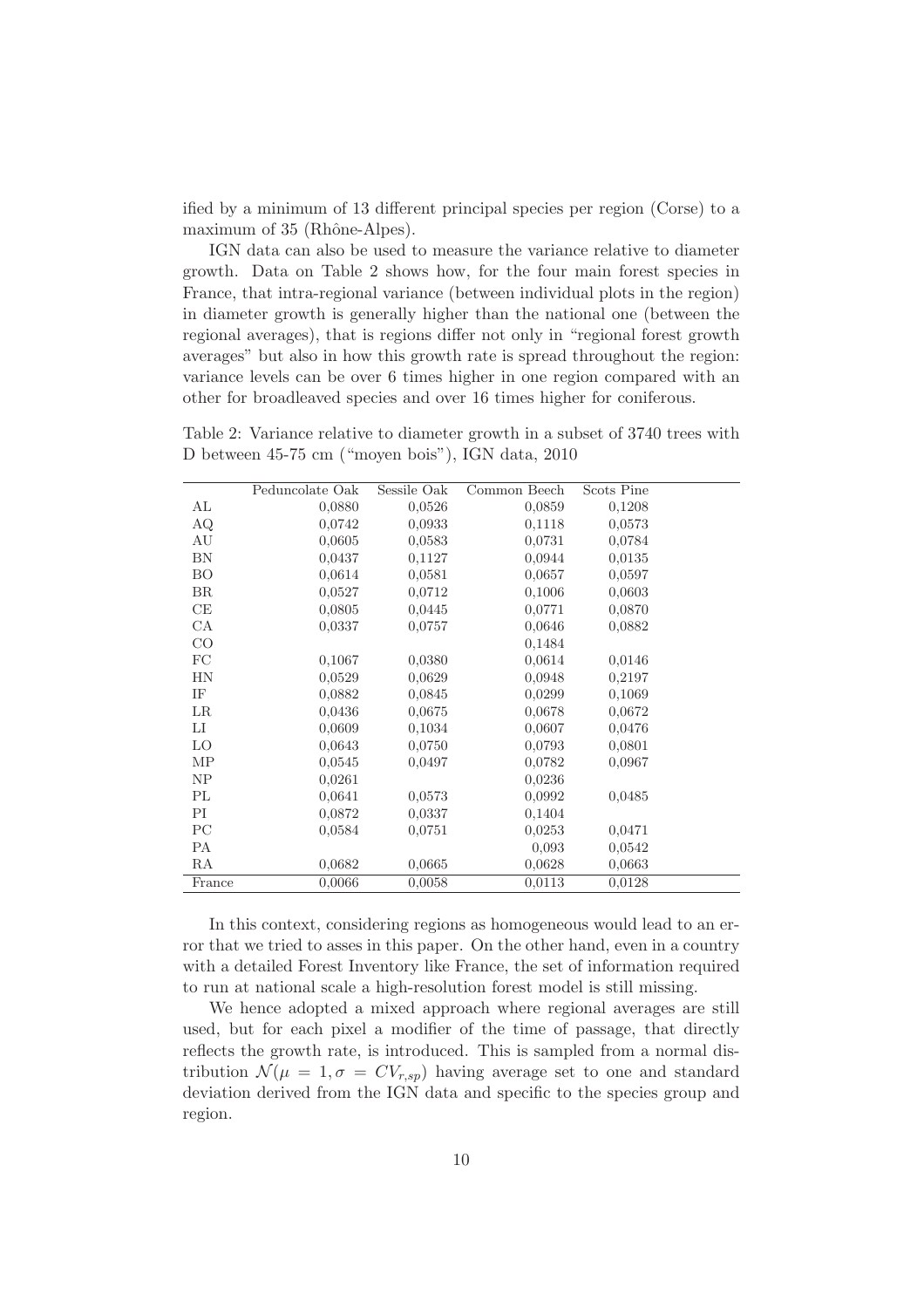As the expected value of the growth rate does not differ from the regional average, all differences in the results can be attributed to the non-linearity of the model and hence indirectly to the relative importance of considering the full spatial characteristics compared to using average regional values.

Standard deviations for species' groups and regions have been estimated from volume growth at plot level in the IGN datasets 2005-2012<sup>3</sup> .

We created three scenarios: in **nonspatial** the model run without spatial modifiers at all, in reference we tested the spatial algorithm setting all the modifiers equal to one, in withSpVariance we used the sampled modifiers. Results are reported in Figure 4, where the nonspatial scenario is totally hidden by the overlapping reference scenario, and Table 3.

As expected, nonspatial and reference lead to identical results, validating the new algorithm. Adding regional heterogeneity (withSpVariance) change instead the results substantially. Expected returns become much higher, given the exponential nature of both forest growth and the economic discounting used to compute the Equivalent annual income (EAI). We hence found that (Equation 10):

$$
E[EAI|gr] > EAI(E[gr])
$$
\n(10)

where  $gr$  is the volume growth rate on each pixel.

The average expected returns remain much higher for coniferous compared to broadleaved forests. Nevertheless under heterogeneous space in some plots the situation is turned down and broadleaved forests result locally more profitable, while in regional homogeneous conditions all the managed regeneration is allocated to coniferous as these have the highest expected returns. Hence we can notice a shift of volume regenerations in favour of broadleaved.

Even if regeneration volumes for coniferous decrease, due to the non linearity nature of forest growth both forest types volumes in 2100 increase  $(+30.8\%$  and  $+18.0.7\%$  in broadleaved and coniferous respectively) as well as harvested volumes  $(+8.4\% \text{ and } +0.4\%).$ 

Overall, considering spatial heterogeneity to the model favours that forest types that are sub-optimal while "penalising" the most profitable one under homogeneous space.

#### Stability of stochastic simulations

As the heterogeneous environment scenario employs a stochastic component, we investigated the fact if the effects we obtained were just part of this random component or can be considered as a structural result.

We hence ran 30 times the withVariance scenario and followed the Fortin & Langevic (2012) approach to perform a student's t test on results

<sup>&</sup>lt;sup>3</sup>The python script used to obtain the estimation from the raw IGN data is included in the digital archive.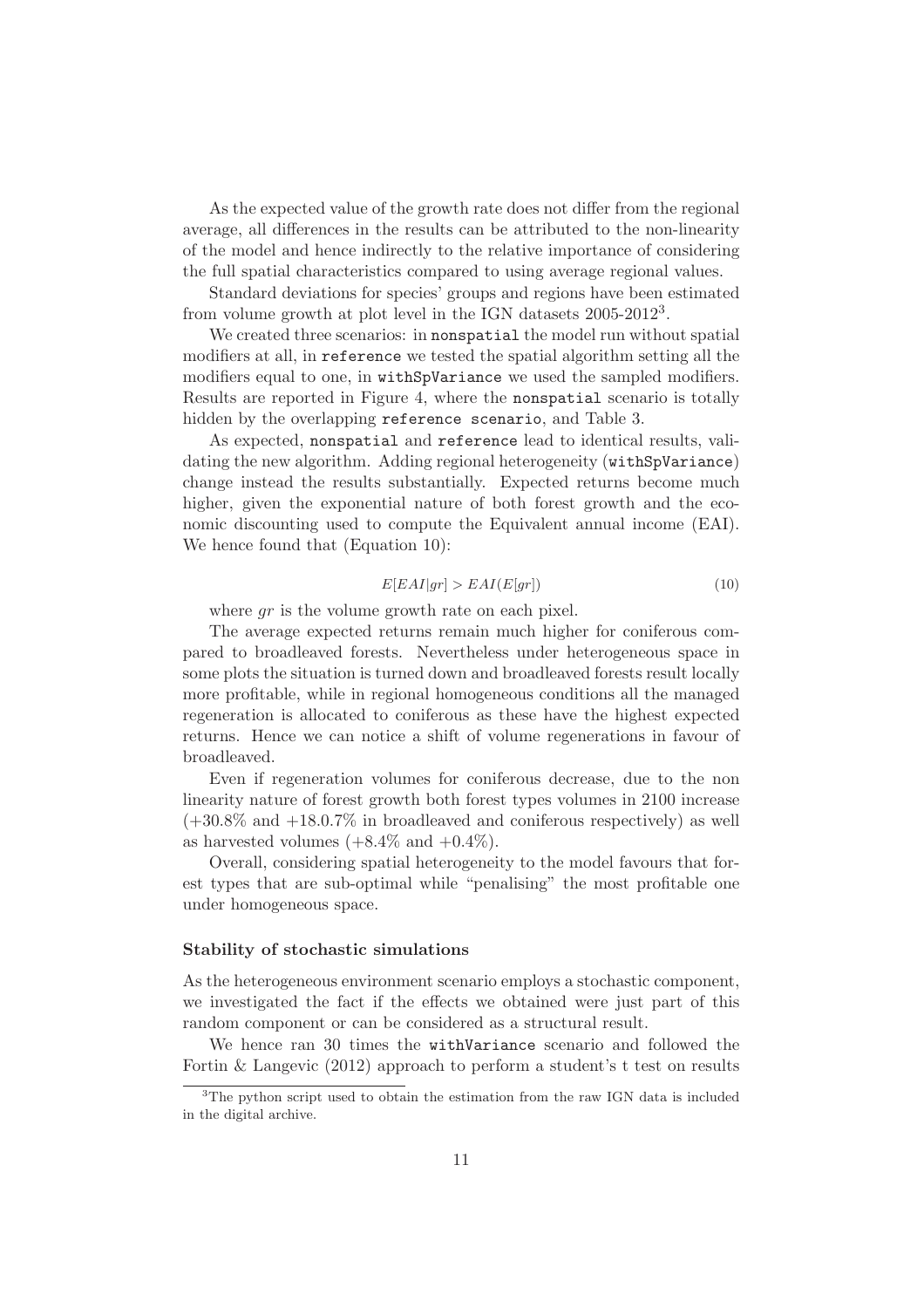|                                     | reference    | withSpVariance | difference                       | <b>CV</b> |
|-------------------------------------|--------------|----------------|----------------------------------|-----------|
| Expected returns $(\mathcal{C}/ha)$ |              |                |                                  |           |
| $-00$ Total                         | 24.724       | 93.037         | $68.314^{b}$ (276.308%)          | $1.04\%$  |
| - 01_Broadleaved                    | 14.634       | 75.465         | $60.832^{b}$ (415.690%)          | $1.22~\%$ |
| - 02_Coniferous                     | 36.597       | 131.429        | $94.832^b$ (259.124%)            | 1.93 %    |
| Regeneration Volumes $(Mm^3)$       |              |                |                                  |           |
| $-00$ Total                         | 2.165        | 2.015          | $-0.150^{b}$ ( $-6.948\%$ )      | $0.28~\%$ |
| - 01_Broadleaved                    | 0.638        | 1.101          | $0.463^b$ (72.634%)              | $0.90~\%$ |
| - 02_Coniferous                     | 1.528        | 0.914          | $-0.614^b$ ( $-40.179\%$ )       | $1.08\%$  |
| Forest Volumes $(Mm^3)$             |              |                |                                  |           |
| $-00$ Total                         | 6977.522     | 8872.439       | $1894.917^b$ (27.157%)           | $0.68~\%$ |
| - 01_Broadleaved                    | 4985.847     | 6521.321       | $1535.474^b$ (30.797%)           | $0.57~\%$ |
| - 02_Coniferous                     | 1991.676     | 2351.118       | $359.443^{b}$ (18.047%)          | $1.69\%$  |
| Harvested Volumes $(Mm^3)$          |              |                |                                  |           |
| $-00$ Total                         | 55.194       | 57.672         | $2.478^b$ (4.491%)               | $0.18~\%$ |
| $-$ 01.<br>Broadleaved              | 28.048       | 30.417         | $2.369b$ (8.445%)                | $0.32~\%$ |
| - 02_Coniferous                     | 27.145       | 27.255         | $0.110^b$ (0.405%)               | $0.58\%$  |
| Forest area $(ha)$                  |              |                |                                  |           |
| $-00$ _Total                        | 14108175.377 | 14108174.618   | $-0.759$ $(-0.000\%)$            | $0.00~\%$ |
| $\mbox{-}$ 01_Broadleaved           | 7626911.297  | 9678890.173    | $2051978.876^{b}$ (26.904%)      | $0.34~\%$ |
| - 02_Coniferous                     | 6481264.080  | 4429284.446    | $-2051979.634^{b}$ $(-31.660\%)$ | $0.74\%$  |
| Regeneration area $(ha)$            |              |                |                                  |           |
| $-00$ -Total                        | 85849.736    | 81710.323      | $-4139.413^b$ $(-4.822\%)$       | $0.38~\%$ |
| - 01_Broadleaved                    | 27719.281    | 46942.651      | $19223.370^{b}$ (69.350%)        | $0.93~\%$ |
| - 02_Coniferous                     | 58130.455    | 34767.672      | $-23362.783^b$ $(-40.190\%)$     | $1.19\%$  |
| Harvested area $(ha)$               |              |                |                                  |           |
| $-00$ Total                         | 85849.726    | 81710.321      | $-4139.405^b$ $(-4.822\%)$       | $0.38\%$  |
| - 01_Broadleaved                    | 52575.345    | 49476.816      | $-3098.529^{b}$ $(-5.894\%)$     | $0.54~\%$ |
| - 02_Coniferous                     | 33274.381    | 32233.506      | $-1040.876^{b}$ ( $-3.128\%$ )   | $0.49~\%$ |

Table 3: Spatial variance effect, France [2100]

<sup>a</sup> Significantly different from 0 at  $\alpha = 0.01$ 

<sup>b</sup> Significantly different from 0 at  $\alpha = 0.001$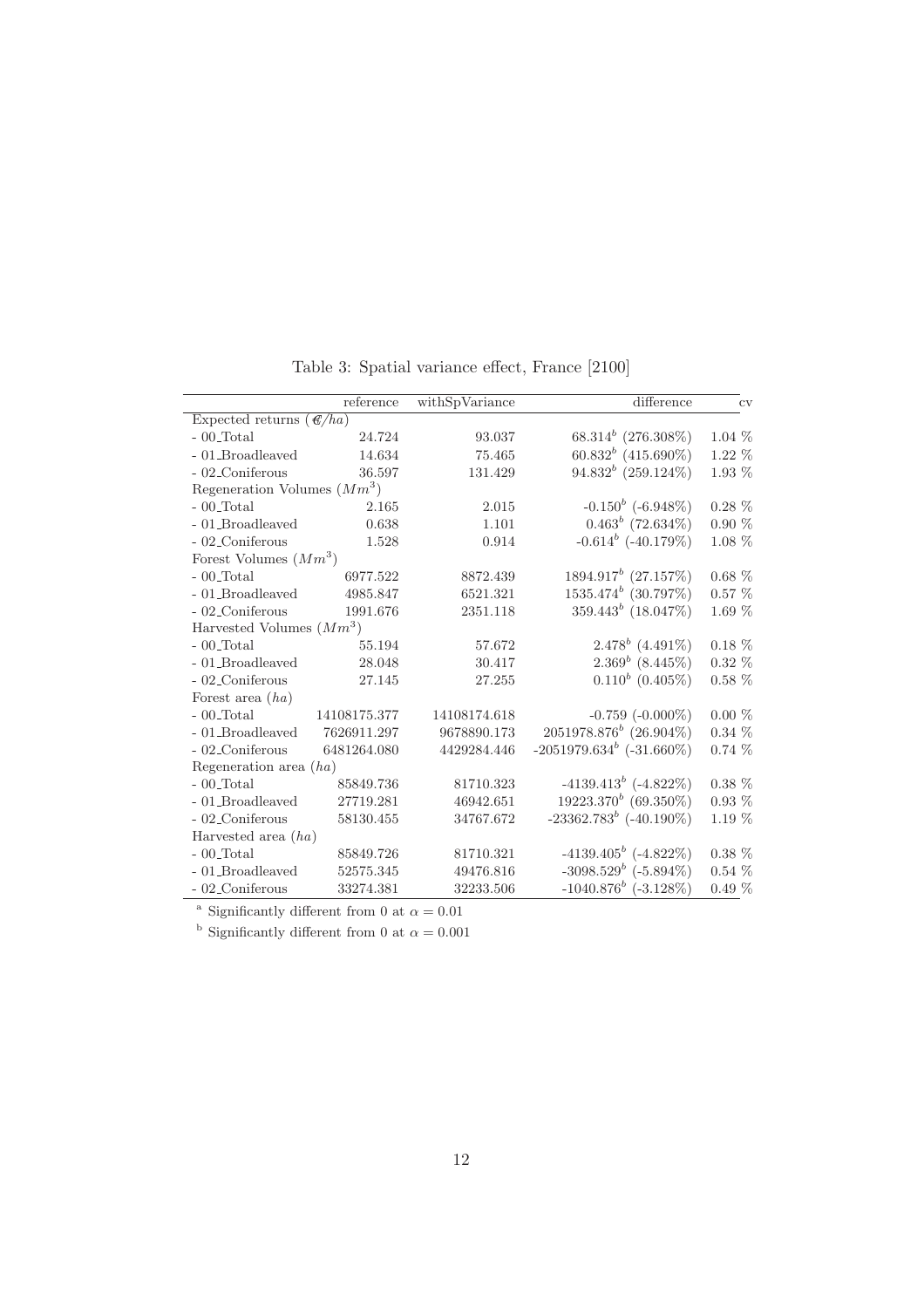in 2100 to check that we can reject the null hypothesis that the average of the (stochastic) withVariance scenario is equal to the (deterministic) reference scenario. All variables are significantly different from the reference scenario at  $\alpha = 0.001$ . Further, given the relatively large number of plots employed (8,580) and the law of large numbers, aggregated results at national level have very small coefficients of variation, so that a single run is enough to forecast results that are not influenced by the specific run.

At regional level, the vast majority of variables remains significant, but there are a few cases where, given the very small effects of regeneration over the forest stocks and hence over the harvesting, a larger batch of runs would be needed to achieve statistical significance for all the variables.

### 3.2 A spatial application: effects of an increased mortality in coniferous at the lower/souther edges of ranges

In this case-study we employ the spatial framework introduced in Section 2 to simulate a likely effect of climate change on forestry, that is an increase of forest mortality for coniferous in lowland areas of southern France.

Allen et al. (2010) report indeed a numerous (and growing) literature of observed climate-change induced mortality within forest ecosystems. In Europe in particular, a large number of cases involves coniferous species (20 over 25 cases) at their lower elevation/southern edge of ranges (13 over 20 cases). Using a Digital Terrain Model (DTM) from IGN (2013) we hence introduced in the model an exogenous increase of mortality of  $30\%$ (from observed levels) for coniferous forests in the lowlands (elevation  $\leq$ 500m) of Aquitaine (AQ), Midi-Pyrenees (MP), Languedoc-Roussillon (LR), Provence-Alpes-Cote d'Azur (PA), Rhone Alpes (RA) and Corse (CO) starting in 2020, 50% starting 2050 and doubling (100%) starting 2080 (ccstrong scenario). As there is no common consensus on the quantification of coniferous mortality due to climate change, to better understand the response of the model we also simulated a milder scenario where the increase of mortality is 10%, 20% and 30% starting in the same years (cc1). The region affected by this increased mortality is shown in red in Figure 3a.

We compared the result of costrong with a business as usual (bau) scenario that is having heterogeneous space, intermediate management levels and moderate risk aversion between forest managers. Allocation of coniferous forests at the end of the simulation (2100) is shown in Figure 3 (red: reduced allocation; blue: increased areas), while the temporal dynamic of key variables is given in Figures 5 to 7.

Increased coniferous mortality influences the model in several ways. Some responses are common to all the regions involved to the increased mortality, while some others depend on the relative convenience between coniferous and broadlaved forest investments in the region.

In this respect, we identified two groups of regions in terms of overall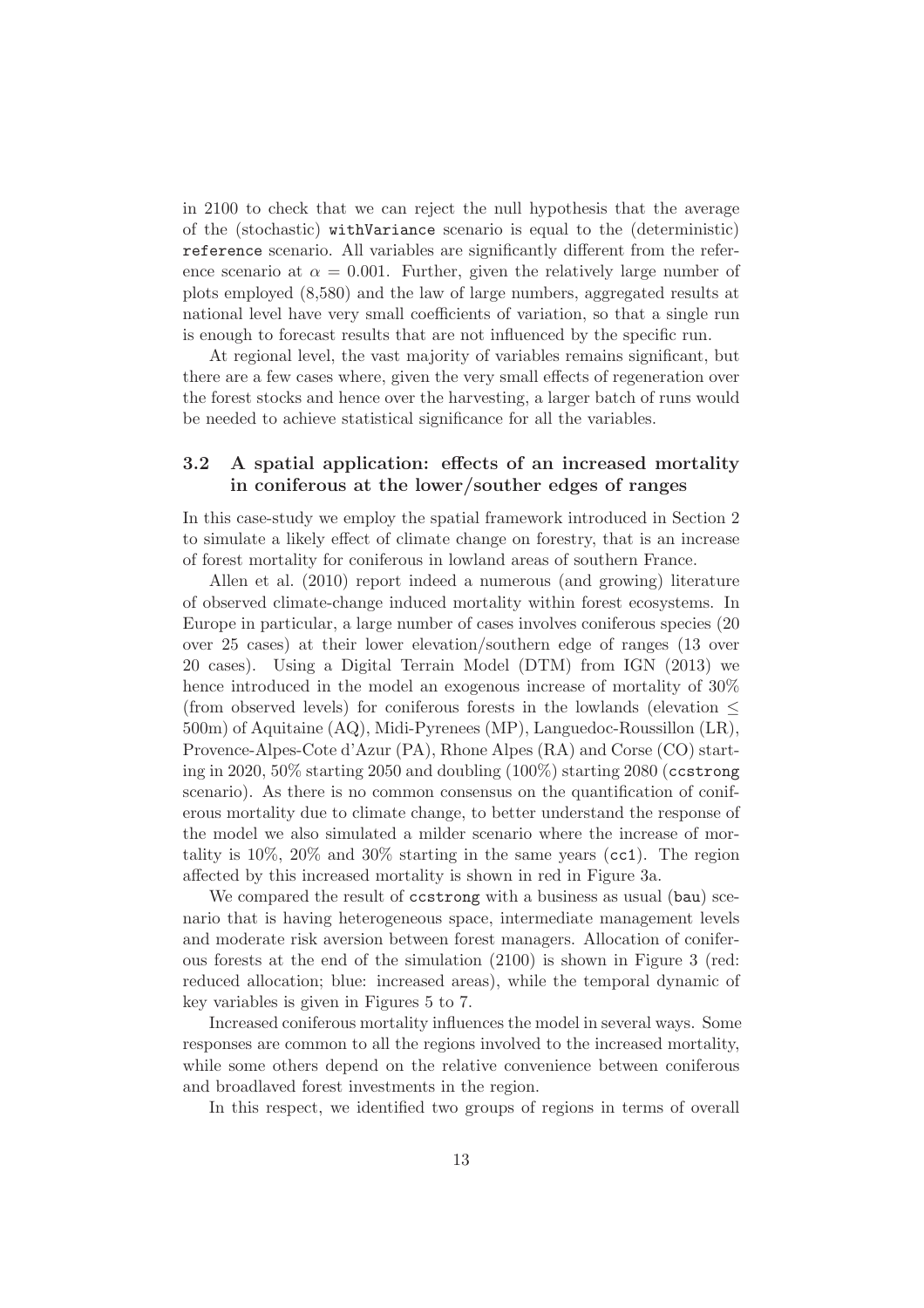Figure 3: Affected regions end coniferous area allocation effects of ccstrong over bau scenario [2100]



impact (Table 4). We report *Rhône-Alpes* (Table 5) as example of a region showing a limited impact and *Provence-Alpes-Cˆote d'Azur* (Table 6) as example of a region with an higher impact.

Table 4: Coniferous area allocation in 2100, ccstrong over bau

| Region                       | Homogeneous space | Heterogeneous space |
|------------------------------|-------------------|---------------------|
| Low impact regions           |                   |                     |
| - Aquitaine                  | $+0.37\%$         | $-7.31\%$           |
| - Midi-Pyrénées              | $+0.24\%$         | $-1.20\%$           |
| - Rhône-Alpes                | $+0.02\%$         | $-1.22\%$           |
| - Corse                      | $+0.02\%$         | $-0.18\%$           |
| High impact regions          |                   |                     |
| - Languedoc-Roussillon       | $-31.60\%$        | $-25.54\%$          |
| - Provence-Alpes-Côte d'Azur | $-33.14\%$        | $-35.53%$           |

In all involved regions the increased coniferous mortality reduces their volume stocks. Secondly it increases, often intensely, the area freed for new regeneration at harvesting time: as mortality increases, density decreases, and to harvest the amount of timber required by the market module the harvesting area, and hence the regeneration area, must increases  $(+25.5\%)^4$ .

As expected at national level the adaptation strategies of forest managers respond with a substitution of the most vulnerable coniferous with the more resilient broadleaved, and overall coniferous area drops of 7.4%. However this process is very heterogeneous both between and within the regions. Indeed while the regions of the first group (low impact) show a reduction

<sup>4</sup>The average density (forest volumes over forest area) surprisingly seems to increase for Provence-Alpes-Côte d'Azur. However this is just a result of a different diameter class distribution, where in the ccstrong scenario due to the managers decision to switch to other forest types the diameter distribution became much more oriented toward higher classes compared with bau.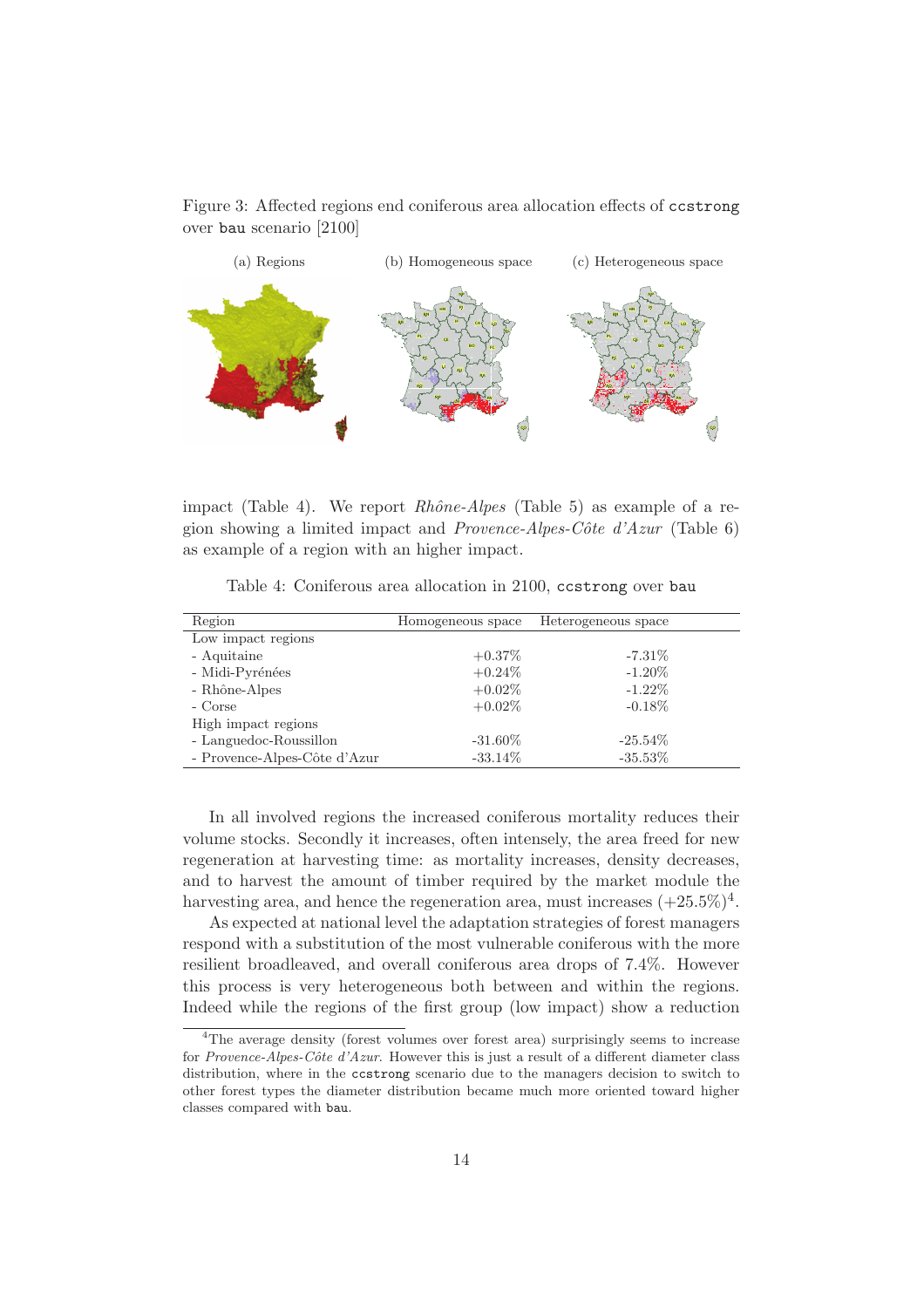|                                     | bau         | ccstrong    | difference               |  |
|-------------------------------------|-------------|-------------|--------------------------|--|
| Expected returns $(\mathcal{C}/ha)$ |             |             |                          |  |
| $-00$ Total                         | 52.420      | 51.444      | $-0.975$ $(-1.861\%)$    |  |
| - 01_Broadleaved                    | 39.172      | 39.398      | $0.226$ $(0.576\%)$      |  |
| - 02_Coniferous                     | 69.187      | 67.028      | $-2.159$ $(-3.120\%)$    |  |
| Regeneration Volumes $(Mm^3)$       |             |             |                          |  |
| $-00$ Total                         | 0.165       | 0.174       | $0.009(5.691\%)$         |  |
| - 01_Broadleaved                    | 0.077       | 0.083       | $0.006$ $(7.456\%)$      |  |
| - 02_Coniferous                     | 0.087       | 0.091       | $0.004(4.135\%)$         |  |
| Forest Volumes $(Mm^3)$             |             |             |                          |  |
| $-00$ Total                         | 1233.430    | 1224.010    | $-9.420(-0.764\%)$       |  |
| - 01_Broadleaved                    | 810.622     | 812.006     | $1.384(0.171\%)$         |  |
| - 02_Coniferous                     | 422.808     | 412.004     | $-10.804$ $(-2.555\%)$   |  |
| Harvested Volumes $(Mm^3)$          |             |             |                          |  |
| $-00$ Total                         | 4.564       | 4.569       | $0.006(0.122\%)$         |  |
| - 01_Broadleaved                    | 1.377       | 1.384       | $0.007$ $(0.534\%)$      |  |
| - 02_Coniferous                     | 3.187       | 3.185       | $-0.002$ $(-0.056\%)$    |  |
| Forest area $(ha)$                  |             |             |                          |  |
| $-00$ Total                         | 1610608.700 | 1610609.300 | $0.600(0.000\%)$         |  |
| - 01_Broadleaved                    | 899721.700  | 908385.300  | 8663.600 (0.963%)        |  |
| - 02_Coniferous                     | 710887.000  | 702224.000  | $-8663.000$ $(-1.219\%)$ |  |
| Regeneration area $(ha)$            |             |             |                          |  |
| $-00$ Total                         | 5869.360    | 6287.532    | 418.172 (7.125%)         |  |
| - 01_Broadleaved                    | 3079.240    | 3302.852    | 223.612 (7.262%)         |  |
| - 02 Coniferous                     | 2790.120    | 2984.680    | 194.560 (6.973%)         |  |
| Harvested area $(ha)$               |             |             |                          |  |
| $-00$ Total                         | 5869.345    | 6287.538    | 418.193 (7.125%)         |  |
| - 01_Broadleaved                    | 2855.835    | 2869.058    | 13.223 (0.463%)          |  |
| - 02_Coniferous                     | 3013.510    | 3418.480    | 404.970 (13.438%)        |  |

Table 5: Mortality effect, Rhône-Alpes  $\left[ 2100\right]$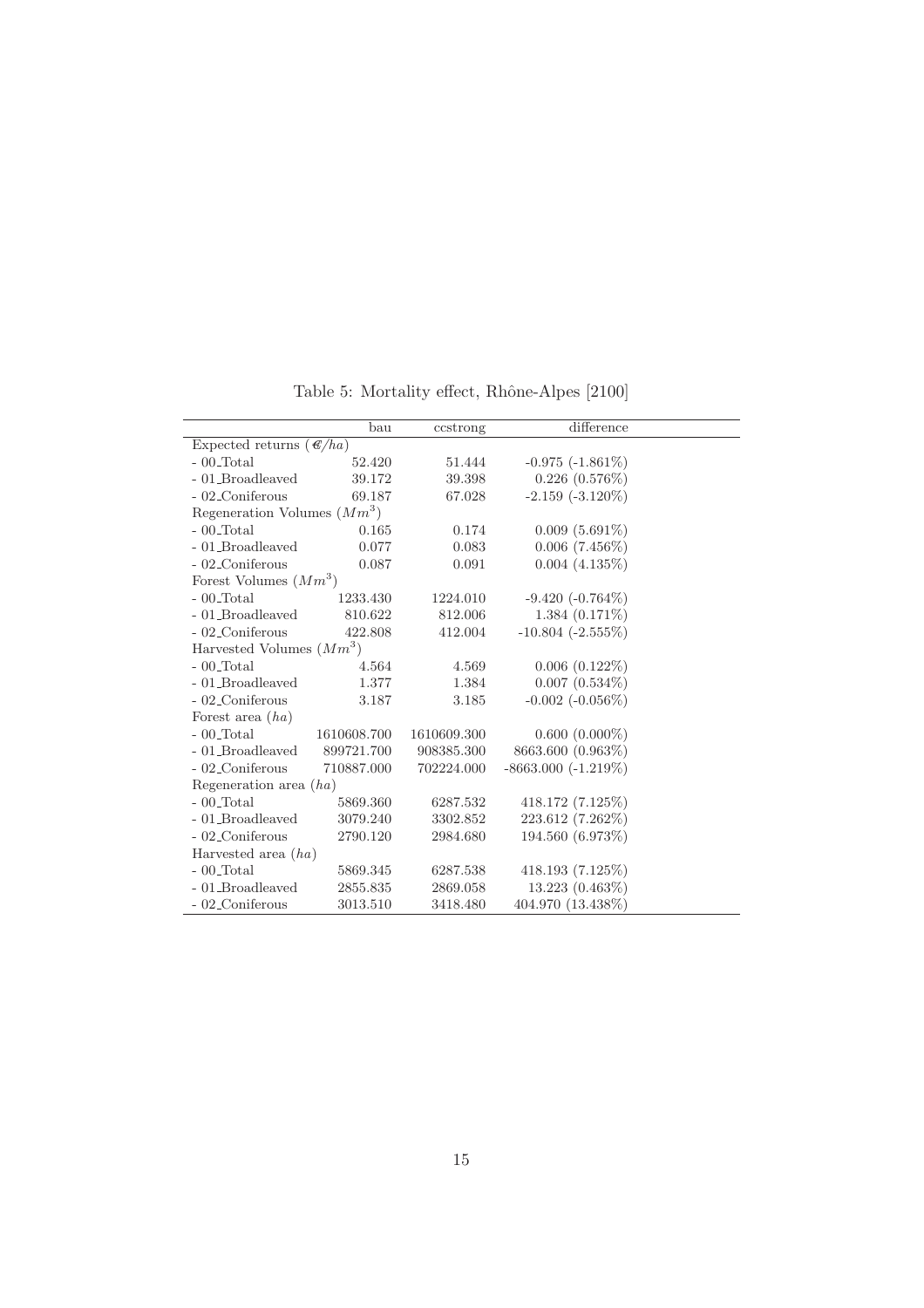|                                     | bau         | ccstrong    | difference                  |  |
|-------------------------------------|-------------|-------------|-----------------------------|--|
| Expected returns $(\mathcal{E}/ha)$ |             |             |                             |  |
| $-00$ Total                         | 22.572      | 24.960      | 2.387(10.575%)              |  |
| - 01_Broadleaved                    | 26.349      | 26.472      | $0.123(0.468\%)$            |  |
| - 02_Coniferous                     | 17.906      | 21.227      | 3.320 (18.543%)             |  |
| Regeneration Volumes $(Mm^3)$       |             |             |                             |  |
| $-00$ Total                         | 0.190       | 0.297       | 0.107(56.239%)              |  |
| - 01_Broadleaved                    | 0.102       | 0.181       | $0.079$ (76.817%)           |  |
| - 02_Coniferous                     | 0.088       | 0.116       | $0.028$ (32.210%)           |  |
| Forest Volumes $(Mm^3)$             |             |             |                             |  |
| $-00$ Total                         | 297.515     | 296.315     | $-1.201$ $(-0.404\%)$       |  |
| - 01_Broadleaved                    | 181.833     | 190.407     | $8.574(4.716\%)$            |  |
| - 02_Coniferous                     | 115.682     | 105.907     | $-9.775$ $(-8.450\%)$       |  |
| Harvested Volumes $(Mm^3)$          |             |             |                             |  |
| $-00$ Total                         | 2.406       | 2.397       | $-0.010$ $(-0.395\%)$       |  |
| - 01_Broadleaved                    | 1.270       | 1.343       | $0.073(5.763\%)$            |  |
| - 02_Coniferous                     | 1.136       | 1.053       | $-0.083$ $(-7.282\%)$       |  |
| Forest area $(ha)$                  |             |             |                             |  |
| $-00$ Total                         | 1078862.300 | 1078861.900 | $-0.400$ $(-0.000\%)$       |  |
| - 01_Broadleaved                    | 596257.300  | 767725.900  | 171468.600 (28.757%)        |  |
| - 02_Coniferous                     | 482605.000  | 311136.000  | $-171469.000$ $(-35.530\%)$ |  |
| Regeneration area $(ha)$            |             |             |                             |  |
| $-00$ Total                         | 11266.300   | 20850.320   | 9584.020 (85.068%)          |  |
| - 01_Broadleaved                    | 6977.570    | 11993.340   | 5015.770 (71.884%)          |  |
| - 02_Coniferous                     | 4288.730    | 8856.980    | 4568.250 (106.518%)         |  |
| Harvested area $(ha)$               |             |             |                             |  |
| $-00$ Total                         | 11266.300   | 20850.280   | 9583.980 (85.068%)          |  |
| - 01_Broadleaved                    | 5553.620    | 5690.180    | 136.560 (2.459%)            |  |
| - 02_Coniferous                     | 5712.680    | 15160.100   | 9447.420 (165.376%)         |  |

Table 6: Mortality effect, Provence-Alpes-Côte d'Azur $\left[2100\right]$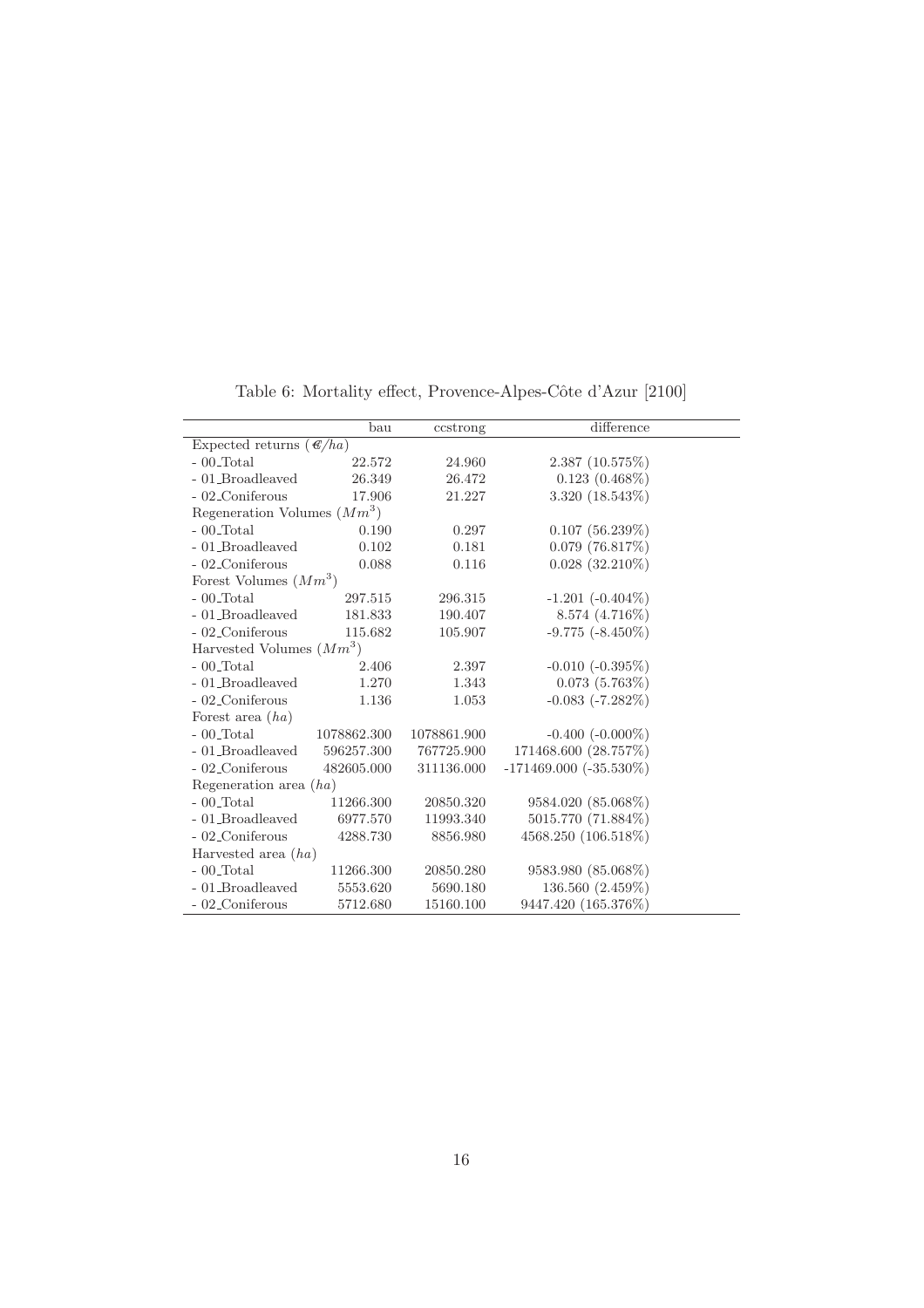between 0.18 and 7.31% the forest area in the regions of the second group drops between 25.5 and 35.6%.

In the first group, the difference in expected returns (in favour of coniferous) is very high, even when accounting for the increased mortality. Hence forest managers prefer to internalise the loss due to an increased mortality rather than switch investments to broadleaved forests.

As substitutability between broadleaved and coniferous exists in our model for some timber products (e.g. Pulpwood and Fuelwood), in order to compensate the reduction in the supply from coniferous, the quota of timber from broadleaved must increases (and in fact, even if limited, Pulpwood and Fuelwood prices increase). The Market module demands hence to the Forest Dynamic module an increased logging from broadleaved as well, leading to an increase harvesting that, given the higher expected returns of coniferous, it ends up to be allocated to them. When space is considered homogeneous (Figure 3b) this market feedback leads to even an increased coniferous area compared with bau. In other words, when market mechanisms are accounted for, a limited increased mortality of the most profitable forest type may leads to an acceleration in a trend of substitution of the other forest types. Hence optimal adaptation strategies are the opposite to those that one would expects, favouring the most vulnerable species. We call this the "harvest effect", to distinguish it from the substitution effect deriving from the change in relative profitability.

In *Languedoc-Roussillon* and *Provence-Alpes-Côte d'Azur* instead the difference between expected return of broadleaved and coniferous investments is low or even in favour of broadleaved, and the effect of the increased mortality is enough to trigger an overall switch in forest owners investment decisions toward broadleaved. In these regions, due to the increases in price, the highland areas excluded from the increase in mortality partially compensate the strong changes in the lowlands and attenuate the impact at regional level.

Similarly, outside the regions involved by the increased mortality we notice a general increase in the coniferous allocation due to their higher prices.

#### The role of spatial variance in the mortality simulation

Both bau and ccstrong are stochastic scenarios, that is the volume growth is regionalised starting from the regional average and standard deviation as described in Section 3.1. However the two simulations share the same random generator seed. This guarantees that the random multiplier assigned to a given pixel is the same within the two scenarios.

Neverless, the spatial heteogenity strongly influences the impact compared to use a growth rate homogeneous within the regions. We can distinguish two cases: (a) in the low impacts regions when the space is ho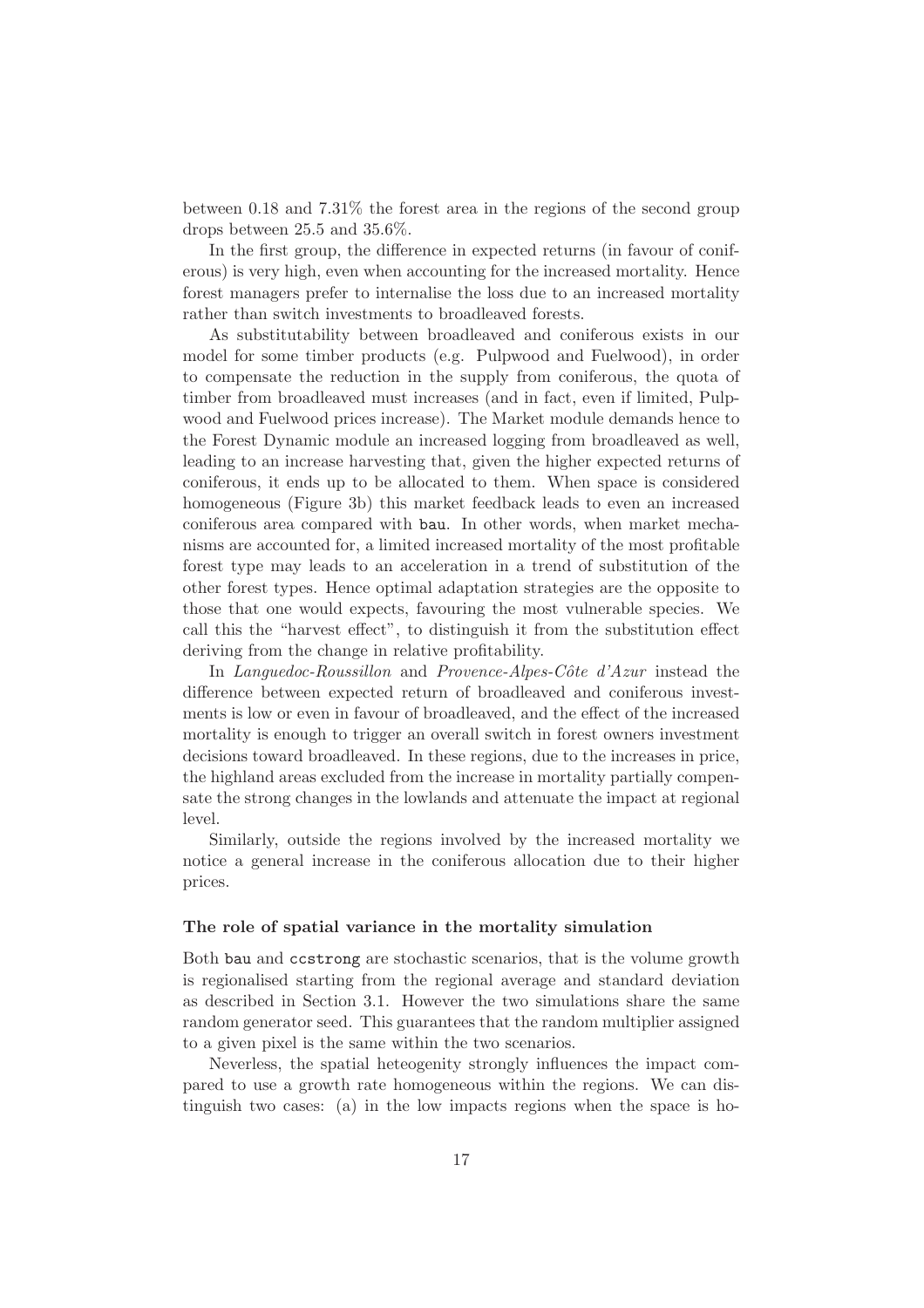mogeneous there is no forest switch and, at the opposite, it may appears the harvest effect described in the previous section in favour of coniferous (here the most profitable). Adding spatial heterogeneity to these regions means that, in some pixels, the difference between expected returns may be enough to induce an investment shift (multipliers of different forest types are uncorrelated) causing the observed reduction in land allocation at regional level; (b) in high impact regions the situation is the opposite: due to the low distance between expected returns, in homogeneous space forest mortality is enough to switch to broadleaved all the harvested area under management. In heterogeneous space some plots maintain instead a distance large enough to avoid the shift, hence the shift to coniferous forests is mitigated.

*Provence-Alpes-Côte d'Azur* is yet another case. In this region, under homogeneous space coniferous are only slightly more profitable, hence when adding mortality all harvested area is converted to broadleaved investments. In heterogeneous space, however, the average broadleaved expected return is slightly higher than the coniferous ones. In this situation, adding mortality cause the same harvesting effect described in the previous section but this time in favour of broadleaved (here the most profitable, on average). This effect largely predominates over the attenuation effect of sampling a few pixels having coniferous expected returns high enough to avoid the shift.

### 4 Discussion

This paper deals with the introduction of the spatial dimension in the coupled forest resource, management and market model FFSM++ using a grid (pixel) approach.

When the model is used to asses the long term dynamic of the French forest sector the clear prevalence in the profitability of the coniferous forest in comparison of broadleaved forests strongly emerges. However we show that when we consider the environmental heterogeneity even those forest types that would have never been selected if we would have considered homogeneous regional characteristics can instead represent the locally optimal forest investment.

In particular, the spatial framework is employed to simulate the effects of an increased coniferous mortality in lowlands of southern France, that is at the lower or souther edge of their distributional range as reported by Allen et al. (2010). We show that the impact on forest resources strongly depends on the management response and that this in turn depends on the relative profitability of the affected forests. When coniferous forests are, and remain, the most profitable choice, market forces that react to a reduced production of the coniferous may cause an increased rate of conversion toward coniferous forests that mitigate, and in certain conditions offsets, the substitution effect driven by the change in relative profitability.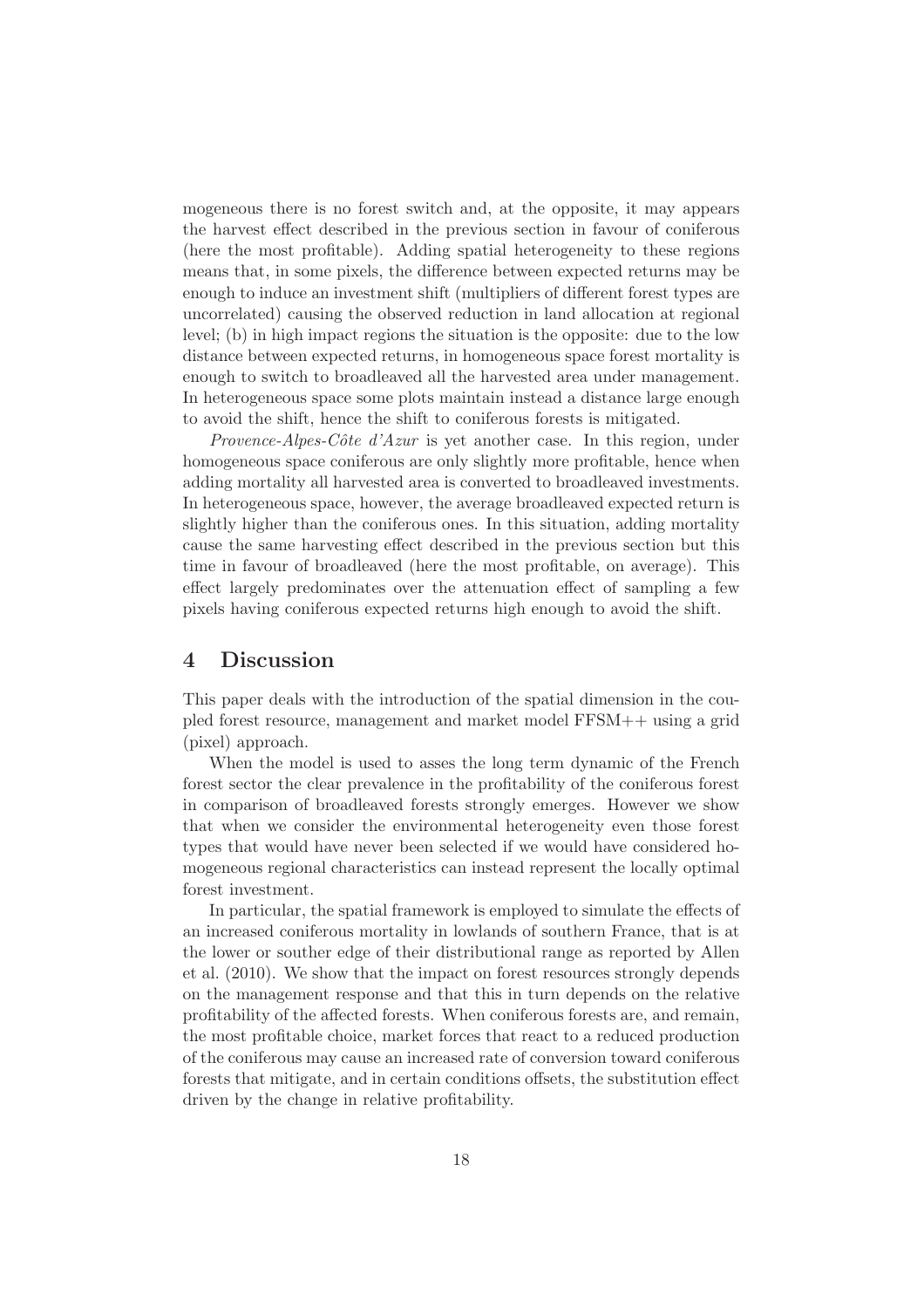Despite the increased complexity, data demand and computational requirements we believe that the gain in terms of capability of the spatial model to simulate key world phenomena offsets the disadvantages.

Two main possibilities are now opened. Firstly we can model scenarios where the exogenous shocks are characterized by a spatial dimension, like we did in section 3 where coniferous mortality is expected to increase only in certain areas. Exogenous spatial data is not limited to characteristics of the forest, but the same method can be employed to consider those of the forests owners, e.g. in order to differentiate the behaviour of private vs public owners. Secondly spatial heterogeneity is a pre-requisite of the management module. Indeed, in homogeneous regions it would not be possible to realistically model forest managers behaviour using a micro-economic approach, as this would lead to corner solutions. In other words real-world forests are all different because the local conditions in which they are located are different. In this paper we show a simple approach where the specific local conditions are accounted in the utility function of forest managers in order to choose the "optimal" forest investment.

The request for an explicit spatial model conflicts with the availability of inventory data that are significant only on a more aggregate scale. To overcome to this shortage, in section 3.1 a Monte Carlo simulation is employed where spatial data (forest growth) is sampled from a normal distribution to obtain a simulated forest having the same distribution properties, in terms of variance and mean, of the inventory data. This approach is consistent with the objectives of the model to describe the national and regional forest sector rather than to provide a detailed characterization of the forest distribution and evolution in any particular pixel. In other words, we use data and perform computations on a low spatial level (pixel) to achieve results that remain significant only on a higher, aggregated level (regions).

In the application proposed in this paper each forest type multiplier is uncorrelated and the forest growth is supposed to be normally distributed. In reality local productivity is likely to be correlated between forest types (e.g. a fertile soil would favour both coniferous and broadleaved forests) and the growth rate distribution often shows a positive skewness (a few forests grow very slow, but no forest growths mature in a few years). If spatial multipliers are correlated between forest types then the spatial heterogeneity effect of attenuate the management decisions in switching forest type toward the most profitable one may has been overestimated, as in the individual pixels the expected returns of different forest type would move in the same direction and hence the relative distance would be maintained. Stronger the correlation, stronger the impacts would converge toward the homogeneous space. Considering a skew distribution, given Equation 10, would also reduce the impacts on expected return, even if it is not clear the impact on the relative forest profitability.

More advanced sampling techniques that consider the correlation and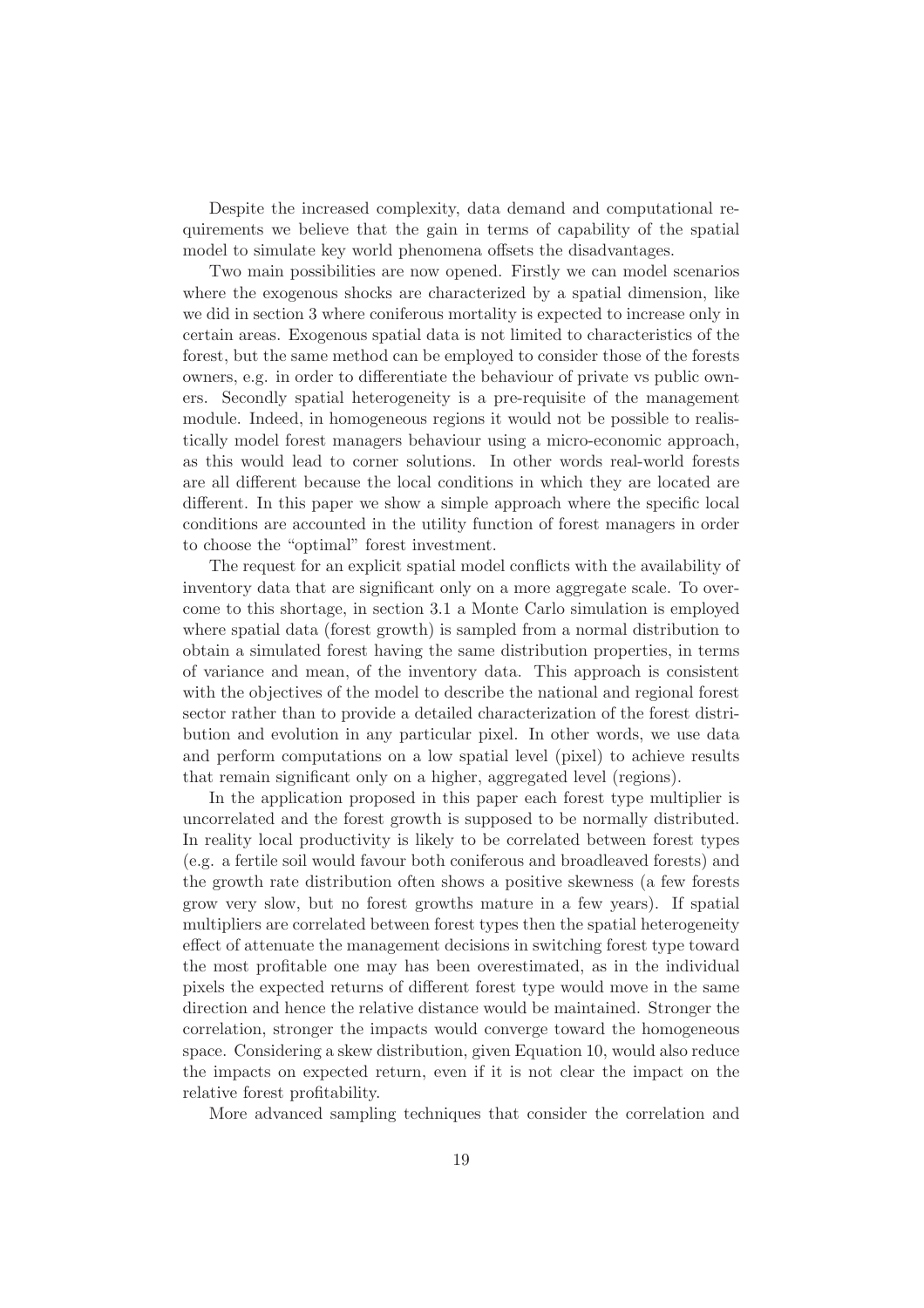skewing aspects may help in quantifying this aspects.

While considering the limitations above, this paper shows the importance, in terms of difference in the expected impacts to an exogenous shock, of considering an heterogeneous space in forest models. The integration of the Forest Dynamic, Market and Management modules that is proposed allows us to appreciate the effects of that systemic relations that are not possible to observe using individual models alone.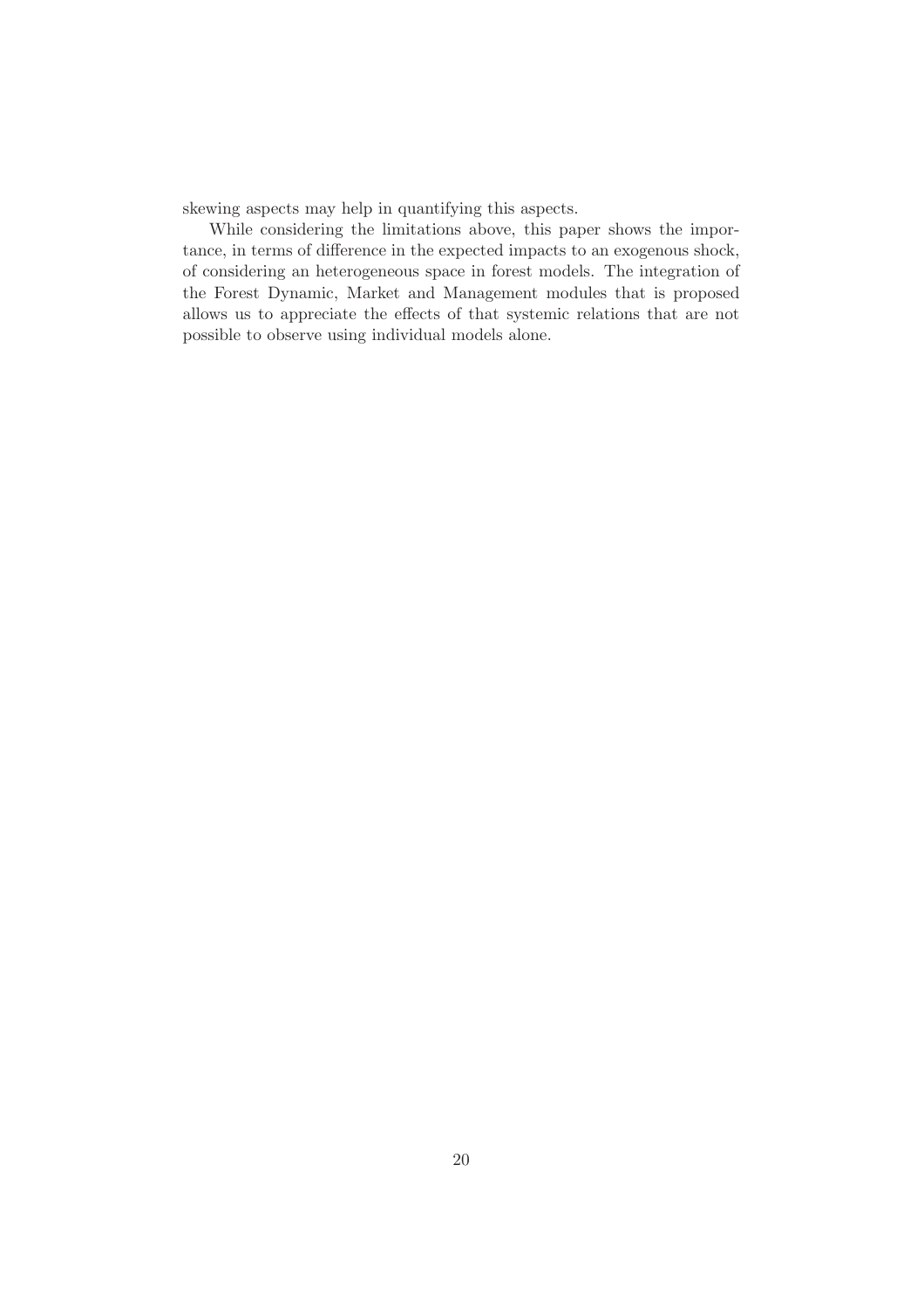# References

- Allen, C. D., Macalady, A. K., Chenchouni, H., Bachelet, D., McDowell, N., Vennetier, M., Kitzberger, T., Rigling, A., Breshears, D. D., Hogg, E. T., Gonzalez, P., Fensham, R., Zhang, Z., Castro, J., Demidova, N., Lim, J.-H., Allard, G., Running, S. W., Semerci, A. & Cobb, N. (2010), 'A global overview of drought and heat-induced tree mortality reveals emerging climate change risks for forests', *Forest Ecology and Management*  $259(4)$ , 660 – 684. Available from: http://www.sciencedirect.com/ science/article/pii/S037811270900615X.
- Buongiorno, J., Zhu, S., Zhang, D., Turner, J. & Tomberlin, D. (2003), *The global forest products model: Structure, estimation, and applications.*, Academic Press, San Diego.
- Caurla, S., Lecocq, F., Delacote, P. & Barkaoui, A. (2009), Fuelwood consumption, uncertainty over resources and public policies: What impacts on the french forest sector?, Cahier du LEF 2009-03, Laboratoire d'Economie Forestiere, Nancy.
- Caurla, S., Lecocq, F., Delacote, P. & Barkaoui, A. (2010), The french forest sector model version 1.0. presentation and theoretical foundations, Cahier du LEF 2010-03, Laboratoire d'Economie Forestiere, Nancy.
- Caurla, S., Lecocq, F., Delacote, P. & Barkaoui, A. (2013), 'Stimulating fuelwood consumption through public policies: An assessment of economic and resource impacts based on the french forest sector model', *Energy Policy* 63, 338–347.
- Cheaib, A., Badeau, V., Boe, J., Chuine, I., Delire, C., Dufrêne, E., François, C., Gritti, E., Legay, M., Pagé, C., Thuiller, W., Viovy, N. & Leadley, P. (2012), 'Climate change impacts on tree ranges: model intercomparison facilitates understanding and quantification of uncertainty', *Ecology Letters* 15(6), 533–44. doi:10.1111/j.1461-0248.2012.01764.x.
- Dale, V. H., Joyce, L. A., McNulty, S. & Neilson, R. P. (2000), 'The interplay between climate change, forests, and disturbances', *Science of The Total Environment* 262(3), 201 – 204. Climate change,Forests and. Available from: http://www.sciencedirect.com/science/article/ pii/S0048969700005222, doi:http://dx.doi.org/10.1016/S0048- 9697(00)00522-2.
- Fortin, M. & Langevic, L. (2012), 'Stochastic or deterministic single-tree models: is there any difference in growth predictions?', *Annals of Forest Sciences* 69(2), 271–282.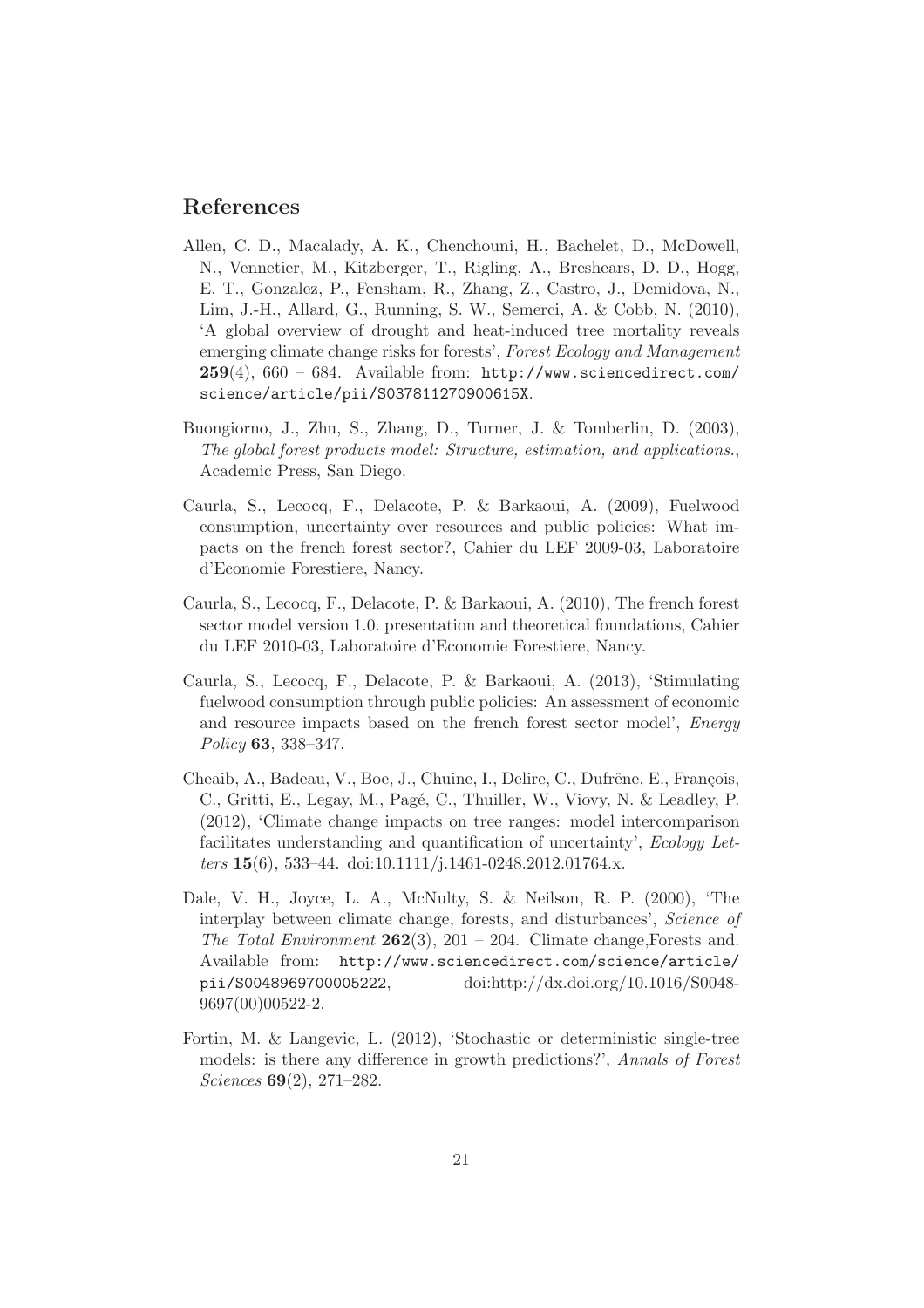- Guarín, A. & Taylor, A. H. (2005), 'Drought triggered tree mortality in mixed conifer forests in yosemite national park, california, {USA}', *Forest Ecology and Management* 218(1–3), 229 – 244. Available from: http://www.sciencedirect.com/science/article/pii/ S0378112705004664, doi:http://dx.doi.org/10.1016/j.foreco.2005.07.014.
- IGN (2010), 'Les sylvoécorégions (ser) de france métropolitaine. Étude de définition', http://inventaireforestier.ign.fr/spip/IMG/pdf/Part1 rapport ser.pdf.
- IGN (2013), 'Bd alti. descriptif de contenu'. Available from: http: //professionnels.ign.fr/sites/default/files/DC\_BDALTIV1.pdf.
- JRC-EEA (2005), Corine land cover updating for the year 2000: image 2000 and clc2000, *in* V. Lima, ed., 'Products and Methods. Report EUR 21757 EN', JRC-Ispra.
- Kallio, A. M. I., Moiseyev, A. & Solberg, B. (2006), 'Economic impacts of increased forest conservation in europe: a forest sector model analysis', *Environmental Science & Policy* 9(5), 457 – 465. Available from: http://www.sciencedirect.com/science/article/pii/ S1462901106000529, doi:http://dx.doi.org/10.1016/j.envsci.2006.03.002.
- Lafont, S., Zhao, Y., Calvet, J.-C., Peylin, P., Ciais, P., Maignan, F. & Weiss, M. (2011), 'Modelling lai, surface water and carbon fluxes at highresolution over france: comparison of isba-a-gs and orchidee', *Biogeosciences Discussions* 8, 7399–7439. doi:doi:10.5194/bgd-8-7399-2011.
- Lindner, M., Maroschek, M., Netherer, S., Kremer, A., Barbati, A., Garcia-Gonzalo, J., Seidl, R., Delzon, S., Corona, P., Kolström, M., Lexer, M. J. & Marchetti, M. (2010), 'Climate change impacts, adaptive capacity, and vulnerability of european forest ecosystems', *Forest Ecology and Management* 259(4), 698 – 709. Adaptation of Forests and Forest Management to Changing Climate Selected papers from the conference on "Adaptation of Forests and Forest Management to Changing Climate with Emphasis on Forest Health: A Review of Science, Policies and Practices", Umeå, Sweden, August 25-28, 2008. Available from: http://www.sciencedirect.com/science/article/pii/ S0378112709006604, doi:http://dx.doi.org/10.1016/j.foreco.2009.09.023.
- Lobianco, A., Barkaoui, A., Caurla, S. & Delacote, P. (2014), Introducing forest management in forest sector models: impact of active management and risk attitude on forest resources in the long run, Cahier du LEF 2014 xx, Laboratoire d'Economie Forestiere, Nancy.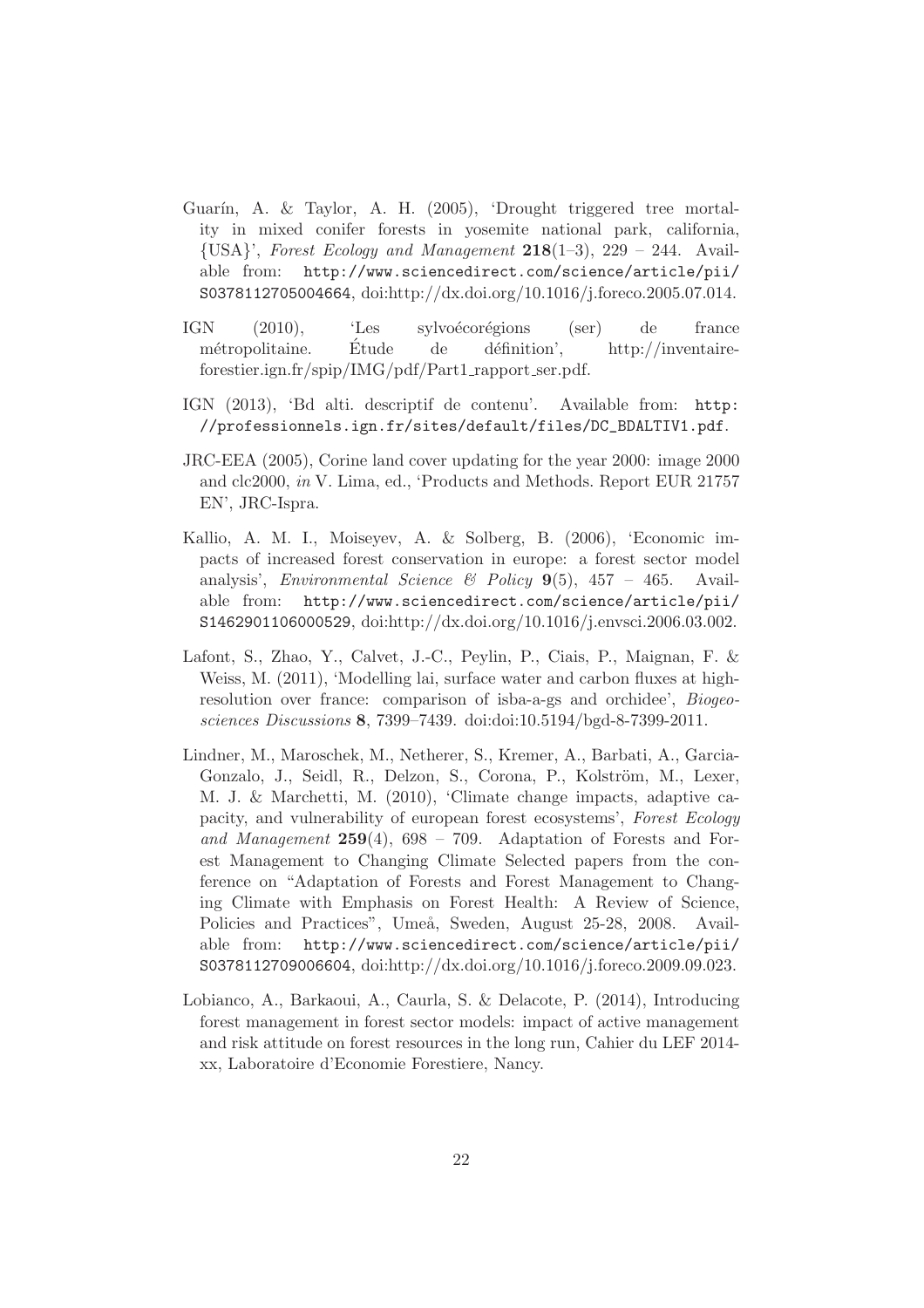- Milad, M., Schaich, H., Bürgi, M. & Konold, W. (2011), 'Climate change and nature conservation in central european forests: A review of consequences, concepts and challenges', *Forest Ecology and Management* 261(4), 829 – 843. Available from: http://www. sciencedirect.com/science/article/pii/S0378112710007140, doi:http://dx.doi.org/10.1016/j.foreco.2010.10.038.
- Nabuurs, G.-J., Pussinen, A., Karjalainen, T., Erhard, M. & Kramer, K. (2002), 'Stemwood volume increment changes in european forests due to climate change—a simulation study with the efiscen model', *Global Change Biology* 8(4), 304–316. Available from: http:// dx.doi.org/10.1046/j.1354-1013.2001.00470.x, doi:10.1046/j.1354- 1013.2001.00470.x.
- Samuelson, P. (1952), 'Spatial price equilibrium and linear programming.', *American Economic Review* 42(3), 283–303.
- Schelhaas, M., Eggers, J., Lindner, M., Nabuurs, G., Pussinen, A., Päivinen, R., Schuck, A., Verkerk, P., van der Werf, D. & Zudin, S. (2007), Model documentation for the european forest information scenario model (efiscen 3.1.3), EFI Technical Report 26, EFI. Available from: http://library. wur.nl/way/bestanden/clc/1857562.pdf.
- UNECE/FAO (2011), *European Forest Sector Outlook Study II*, UN. Available from: http://www.unece.org/efsos2.html.
- Van Brusselen, J., Moseyev, A., Verkerk, H. & Lindner, M. (2009), Item 4.b. outlook-related work at efi, *in* 'ToS EFSOS inaugural, 4-5 February 2009, UN-ECE/FAO, Geneva'.
- Wernsdörfer, H., Colin, A., Bontemps, J.-D., Chevalier, H., Pignard, G., Caurla, S., Leban, J.-M., Hervé, J.-C. & Fournier, M. (2012), 'Largescale dynamics of a heterogeneous forest resource are driven jointly by geographically varying growth conditions, tree species composition and stand structure', *Annals of Forest Science* 69(7), 829–844. Available from: http://dx.doi.org/10.1007/s13595-012-0196-1, doi:10.1007/s13595- 012-0196-1.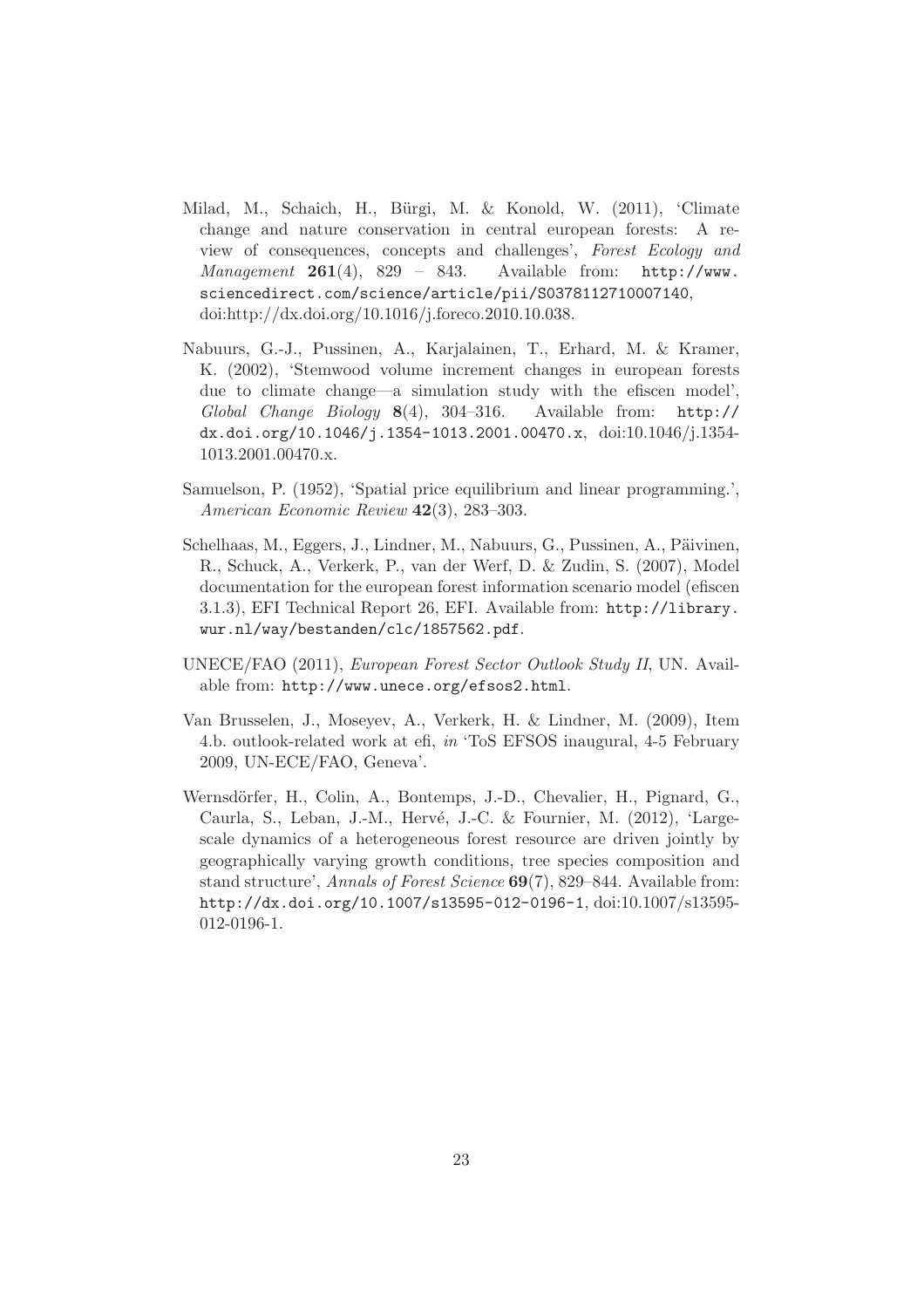# A Simulation outputs figures

Figure 4: Heterogeneous spatial simulations, France

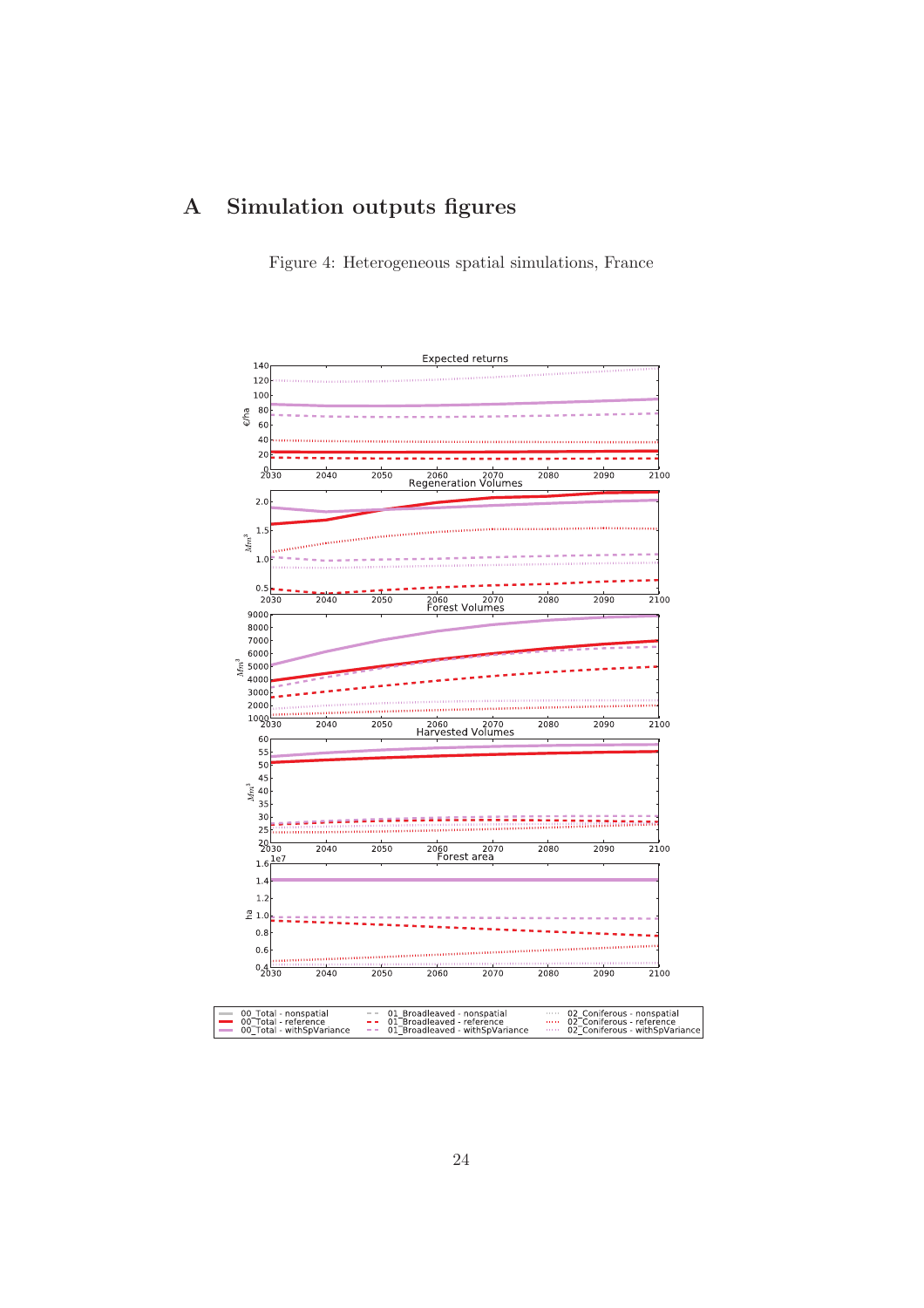

Figure 5: Effects of increased mortality in lowland south coniferous, France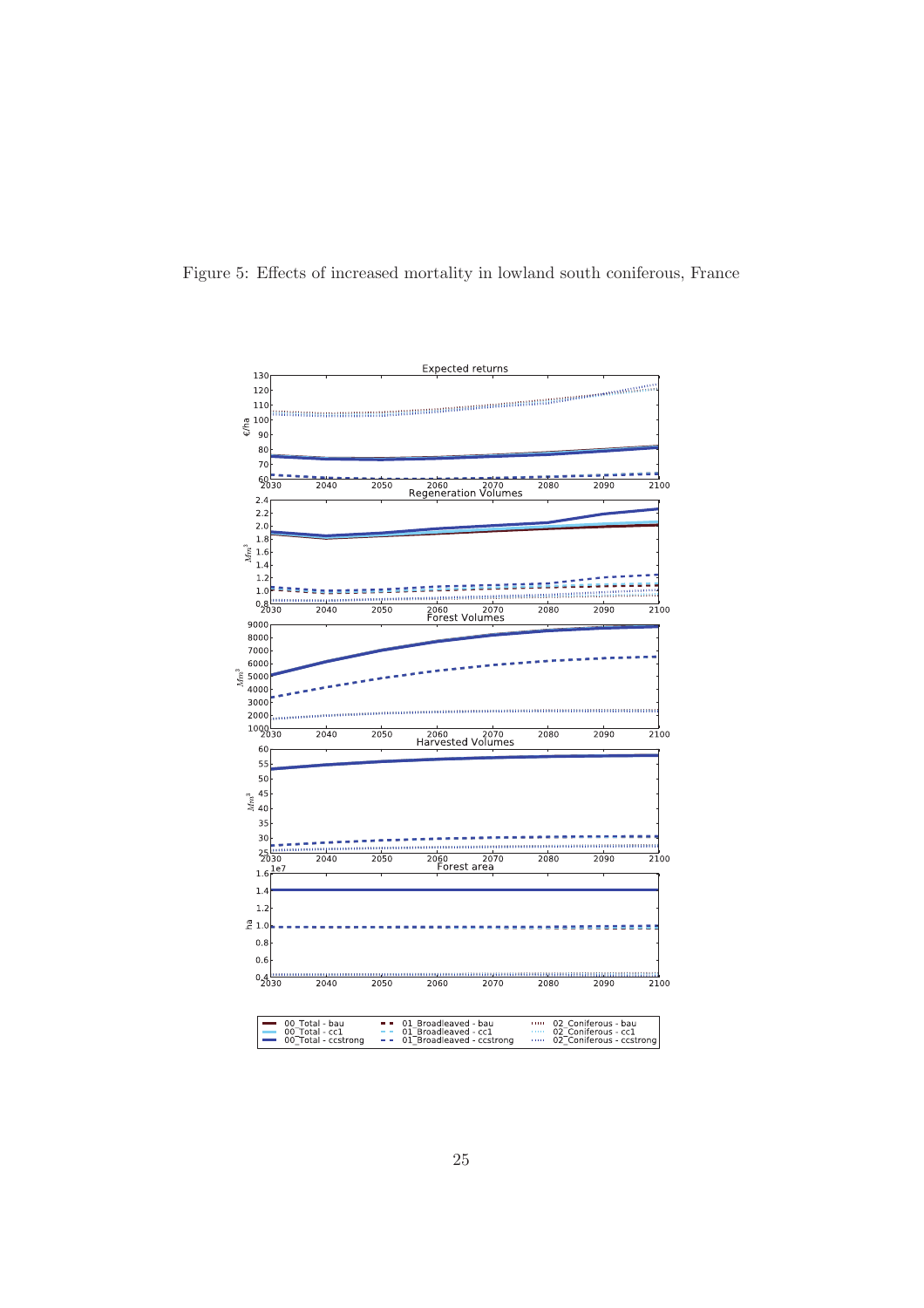

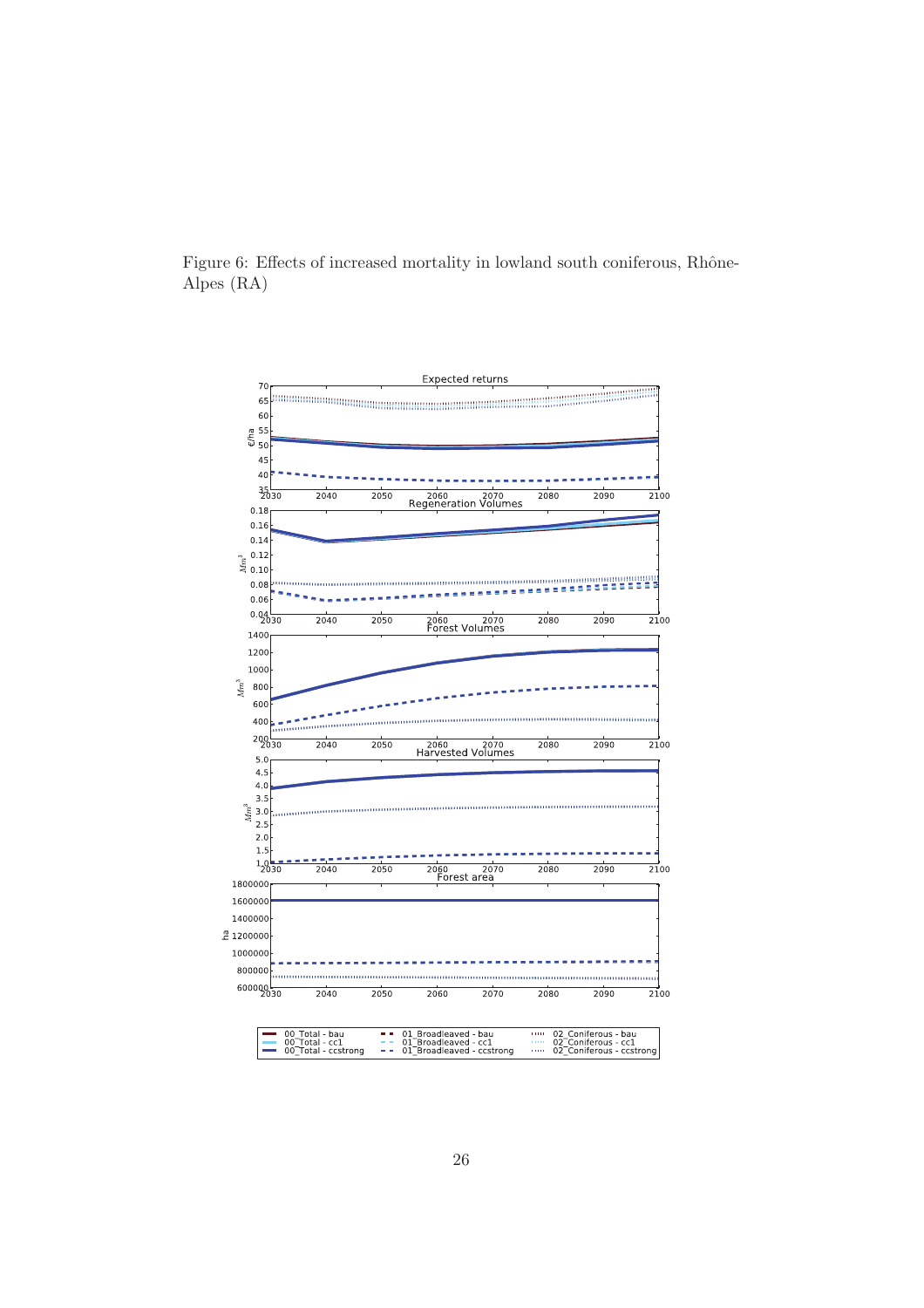

Figure 7: Effects of increased mortality in lowland south coniferous, Provence-Alpes-Côte d'Azur (PA)